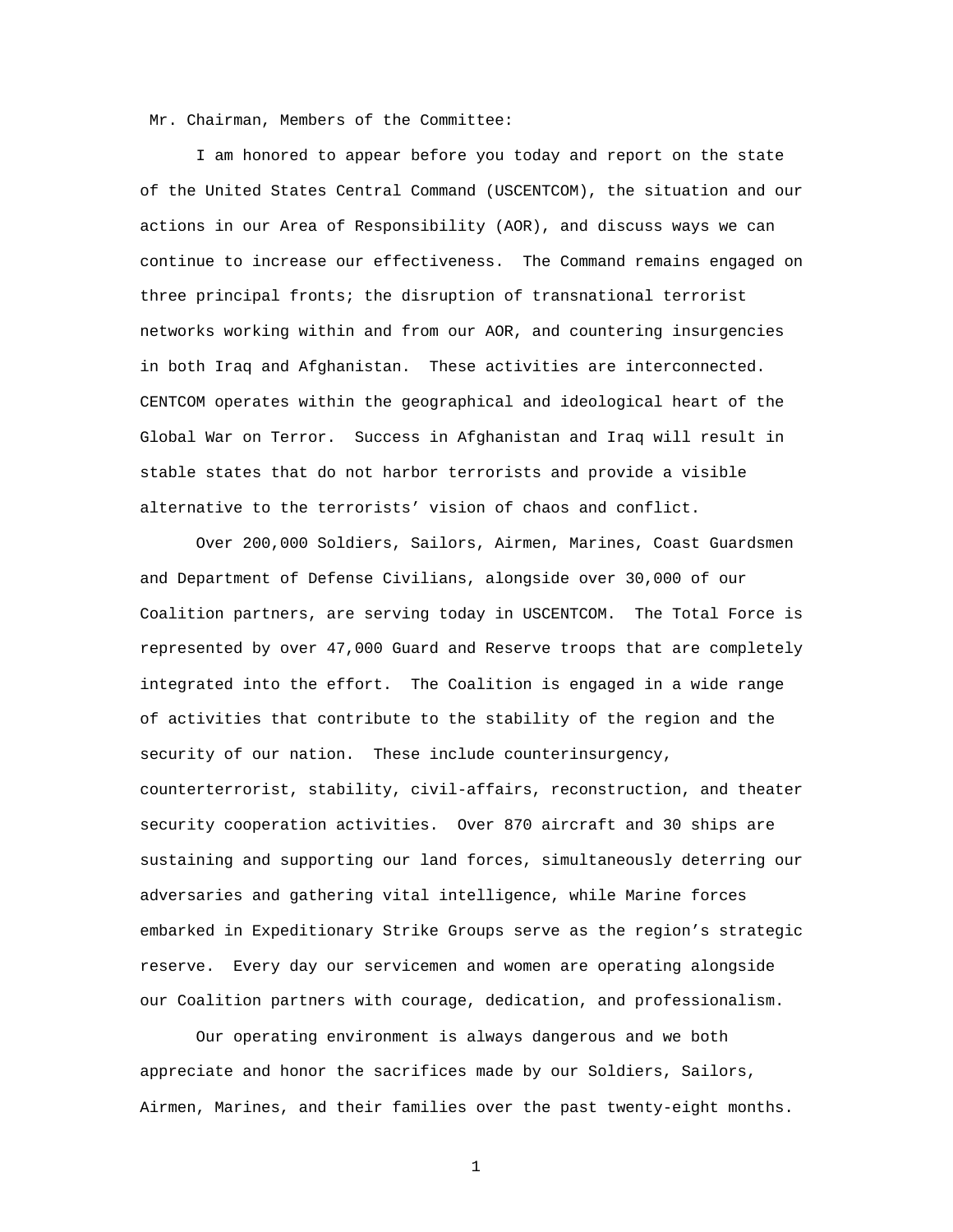We have had many successes, but there is much yet to be done. Our enemies continue to seek to inflict casualties upon those who oppose them in an attempt to hinder our progress and break our will. Our commanders in the field recognize these risks, adapt their tactics, techniques, and procedures and aggressively take the fight to the enemy. I thank you all on their behalf for the tremendous support we have received from the Congress. We must stay the course, which will require continued sacrifice both at home and abroad.

The demands associated with our combat missions have resulted in a force that possesses unprecedented operational and tactical savvy. Our leaders have developed an extremely high degree of professionalism in the conduct of one of the toughest missions any military faces. We are waging a counterinsurgency against an enemy hiding within the population and operating without rules. Our troops are proving every day that they are adaptive, imaginative, professional, competent and most of all courageous. I visit our troops and commanders frequently and they are confident we are winning the war on terror, winning the peace in Afghanistan and Iraq, and contributing to stability in volatile regions such as the Horn of Africa. They are also realistic, however, and understand that success will not come overnight or without further sacrifice. The young troops are setting a modern standard for the "Greatest Generation."

### **MISSION**

U.S. Central Command conducts joint and combined operations in the area of responsibility (AOR) to defeat our adversaries, promote regional stability, support our allies and friends, and protect our interests.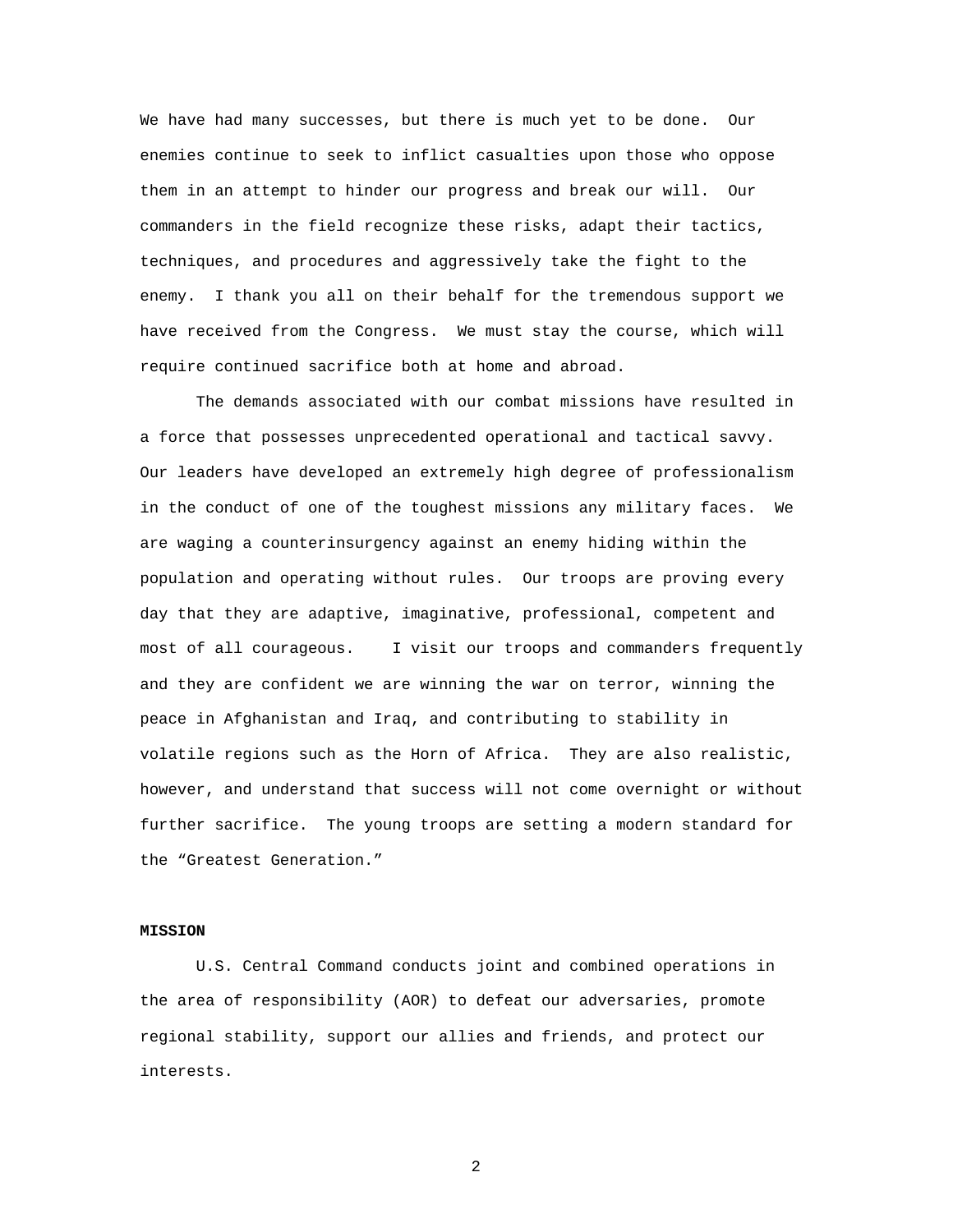# **VISION**

As a Unified Command, U.S. Central Command may operate as a Combined Command, synchronizing joint and combined forces to decisively defeat enemies within the assigned area of responsibility. Central Command promotes regional stability through a robust program of military cooperation, exercises, and frequent contact. We support our allies' and friends' efforts to build and sustain the individual and collective defense capabilities required to allow them to prosper free from terrorism, war, or oppression. American and Coalition presence will deter adversaries through demonstrated resolve to protect our national interest.

### **NATURE OF THE AREA OF RESPONSIBILITY (AOR)**

The USCENTCOM AOR spans 6.4 million square miles including Egypt, the Horn of Africa, the Arabian Peninsula, Pakistan in South Asia, and the Central Asian states as far north as Kazakhstan. It is intersected by critical transportation and trade routes and includes the waters of the Red Sea, the Northern Indian Ocean, the Arabian Gulf, and the key maritime choke points of the Suez Canal, the Bab el Mandeb, and the Strait of Hormuz. The Arabian Gulf region alone accounts for twothirds of the world's crude oil reserves, 25% of the world's oil production, and 36% of the world's natural gas reserves. The region is home to more than 500 million people including at least 18 major ethnic groups and adherents of all the world's major religions.

Economic, social, and political conditions vary greatly from one nation to another. However, despite the riches of its natural resources and human potential the region faces significant security challenges ranging from international terrorism to state-to-state conflict. Some regional governments are hard pressed to satisfy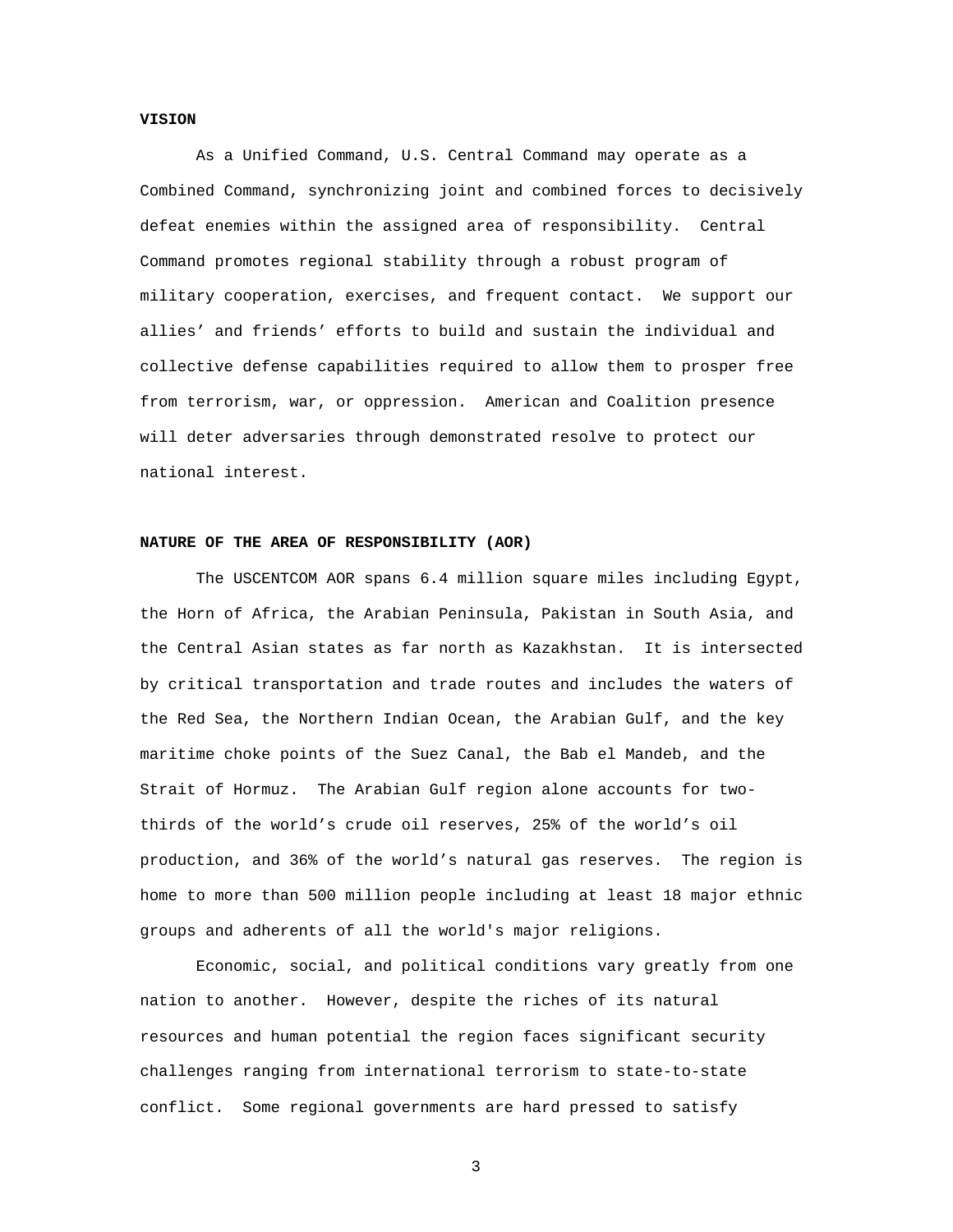growing populations' demands for a better quality of life. A tide of social and economic discontent makes many populations vulnerable to extremist ideology and anti-American sentiment.

Extremist organizations prey on disenfranchised youth and those without hope. They attempt to indoctrinate the youth to violent Jihad as the principal means of advancing their cause. States in our AOR most vulnerable to extremism include Iraq, Afghanistan, Pakistan, Saudi Arabia and Yemen although no nation in our region is free from this risk. In addition, we keep a keen eye on flashpoints between Pakistan and India, Eritrea and Ethiopia, and civil war in Sudan.

We operate in a region that has a low tolerance for a major foreign military presence—no matter how well-intentioned. Our longer term presence in the region must therefore be tailored to be effective but not overbearing. Our vision in this region must be to help nations help themselves. As Iraq and Afghanistan move towards stability we must integrate them into our long term strategy for peace and look for ways to include them in the group of nations fighting terrorism and extremism locally, regionally, and globally. Ultimately, our partnerships throughout the region aim to foster strong and stable states fully capable of helping themselves and regional communities of nations willing and able to help each other.

# **GLOBAL WAR ON TERROR**

The USCENTCOM region lies at the geographic and ideological heart of the Global War on Terror. Partnered as we are with many Islamic nations, we recognize that the War on Terror is not a war against Islam. We are cognizant of an ongoing struggle within our region between extremism and moderation. Al Qaida is attempting to exploit and amplify regional tensions to the point they can cause global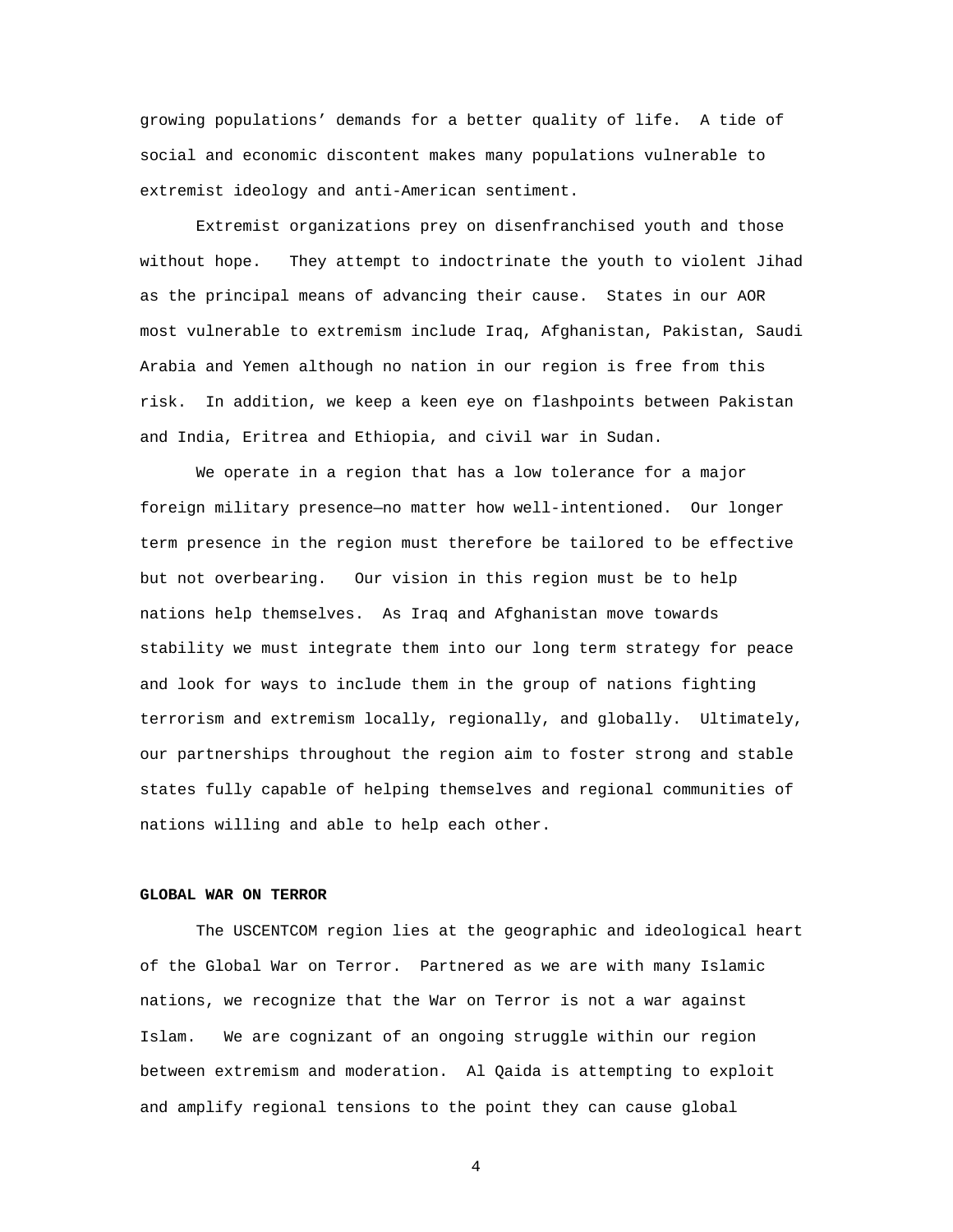effects. Their strategy is to create footholds of sympathy and support within populations from which to attack supporters of moderation and tolerance. They seek to drive the U.S. from the region and then champion an insurrection against moderation. Their strategic timeline is measured in decades and generations.

Pursuit of this enemy is our highest priority and we know that while the military can and will continue to disrupt and defeat Al Qaida on the battlefield, the root causes of terrorism have inherently nonmilitary solutions. It is important to isolate the Al Qaida network and other transnational terrorist organizations from their sources of ideological, financial, and material strength. We have put significant pressure on the Al Qaida terrorist network throughout the region. Together with our coalition, interagency and host nation partners, we have killed and captured terrorists, attacked their infrastructure, restricted their movement, disrupted their financial support, and depleted their leadership. We have gained experience and perspective on the nature of the threat and their tactics. We are using that experience to become even more effective, especially in the area of intelligence and counter-insurgency.

Close cooperation with our interagency and international partners is an important element of success. Only by fully synchronizing our military efforts with those focused on diplomacy, intelligence collection and analysis, economic development, law enforcement, and strategic communications will we put pressure on the threat while at the same time win the confidence of the moderates. We continue to develop interagency ties at all levels of command to facilitate cross agency information and activity. Our Joint Interagency Coordination Group (JIACG) within the headquarters is an example of this new wave of integration. So too are we synchronizing Coalition activity for the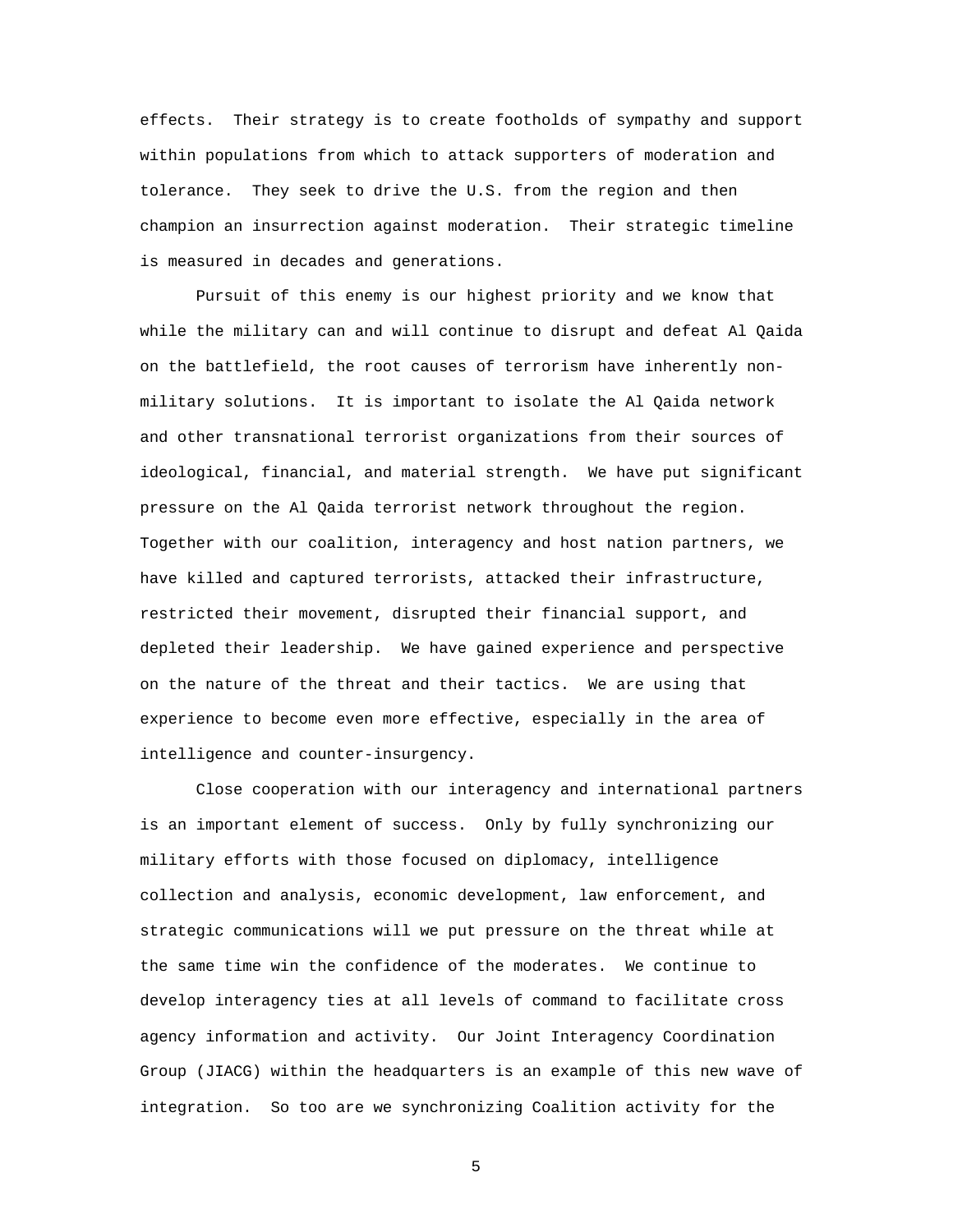Global War on Terror. Sixty-five countries have military representatives at the CENTCOM headquarters in Tampa sharing information and integrating plans. Because the enemy is borderless and his strategy is broad, we cannot afford to permit gaps in our effort that terrorists can exploit. The solidarity and collective will of the Coalition is our strength against an enemy that preys on weakness.

Regardless, the terrorist enemy is agile, patient and deadly. They have adapted their methods to counter our successes. In recent months, the suicide bombings that killed or wounded thousands of innocent Muslims in Turkey, Saudi Arabia, Iraq, and Afghanistan demonstrate that terrorists' claims that they are solely at war with America are false. Al Qaida organizers, operatives, and other cadres have dispersed, establishing clandestine bases of operation in inaccessible to the United States and its allies or ungoverned spaces. The enemy's ideological base, financial networks and information networks remain partially intact and functional. The demographic and economic conditions that breed terrorists continue to concern us.

We remain concerned that modern technology could give terrorists access to destructive power, which, in the past, has been limited to nation states. Indeed, we know that terrorist organizations have been pursuing weapons of mass destruction (WMD). Effective offensive operations against Al Qaida and its associated organizations prevent these terrorists from establishing deliberate programs to make these destructive weapons. Measures to effectively control borders and detect proliferation of WMD related materials and technology need to be strengthened within regional nation states.

Success in this war depends greatly upon collective action and international cooperation. While U.S. and Coalition forces will remain on the offensive, indigenous forces are best suited to develop human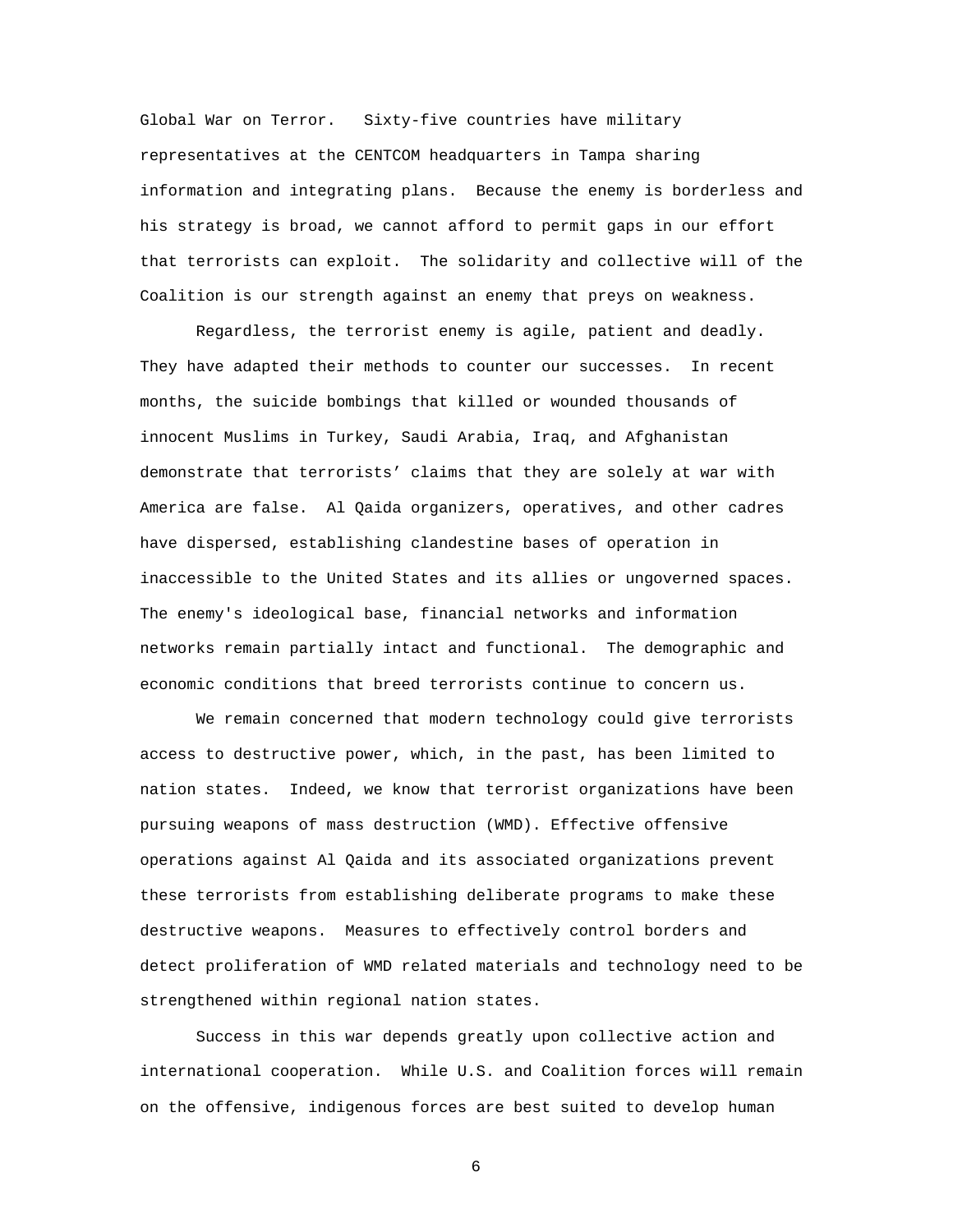intelligence and act on that intelligence to defeat the enemy. Our headquarters, Combined Forces Command Afghanistan (CFC-A), CJTF - 7 in Iraq, and CJTF Horn of Africa headquartered in Djibouti, along with our Component Commands, conduct theater security cooperation with other nations to help build indigenous counterterrorism capabilities. NAVCENT directs seventeen countries in a sustained effort to curtail trafficking of terrorists, as well as narcotics, and other prohibited items. Carrier battle groups and strike groups are apportioned to support CENTCOM operations using the Global Naval Force Presence Policy (GNFPP).

While we must remain alert to the danger that transnational terrorism poses, we must also recognize the terrorists' vulnerabilities and the opportunities they present. The war against terrorism is a war largely of intelligence and perceptions. While we are constantly improving our intelligence picture of the enemy, we must also become more adept at public diplomacy and strategic communications. The terrorist vision is not inherently appealing given its foundation of intolerance, restricted freedoms and forced compliance. Moderates will only move in the extremist direction if they see it as the only way to achieve sustenance, personal security and a sense of community. It is important to make every effort to help the host nations improve essential services, enhance security and provide venues for political participation. It is also important to tailor and temper our combat activities to cultural sensitivities and personal security concerns of the moderates as we pursue the terrorists.

### **IRAQ**

There are currently over 184,000 coalition personnel supporting Operation Iraqi Freedom in Iraq and Kuwait. Over 114,000 U.S.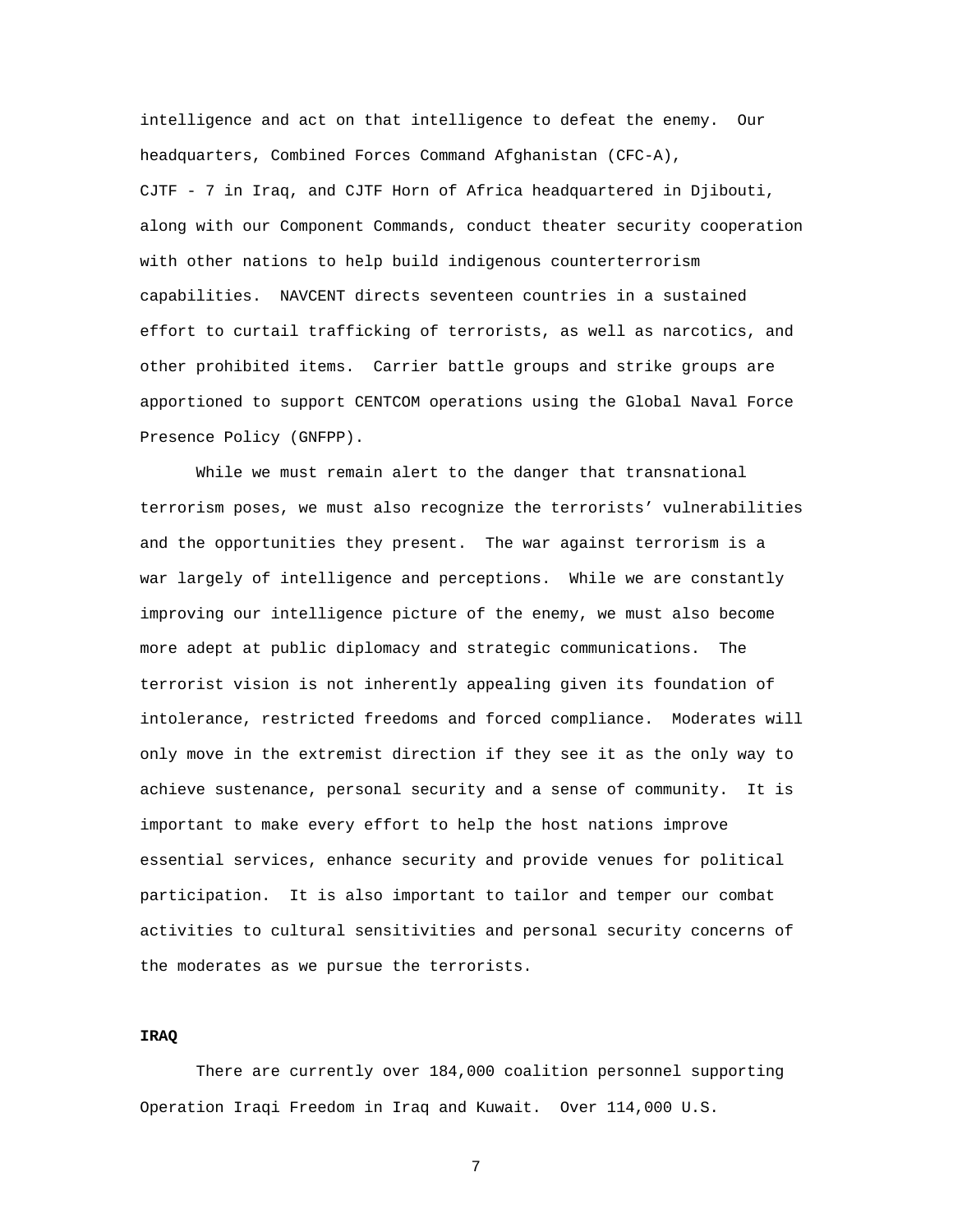personnel and over 23,000 coalition personnel from 35 nations are currently fighting to achieve security and stability in Iraq. The force is commanded and controlled by a Combined Joint Task Force, Headquarters (CJTF-7) centrally located in Baghdad and is composed of five divisions; three U.S. Army divisions, two multinational divisions, and one multinational brigade. Special operations forces under SOCCENT's leadership work in close collaboration with CJTF-7 and Coalition partners throughout Iraq to enhance information sharing and planning efforts.

Multinational forces are currently responsible for northern and southern portions of Iraq while U.S. Army units are deployed in Baghdad, central, northern and western Iraq. Over 26,000 U.S. and Coalition personnel are deployed in Kuwait, providing logistical support to Operation Iraqi Freedom. Today, we are engaged in a major force rotation that will be complete by early May. While force numbers will remain relatively stable, incoming forces will be task organized with more infantry and greater mobility to fight the counterinsurgency. We have reduced our numbers in those sectors where the security environment permits, and increased our presence in others. For example, in the north where enemy activity has been low, an Army Stryker Brigade has replaced elements of the larger  $101^{\rm st}$  Air Assault Division. In the west where enemy activity is high, the Marines will bring in a larger Marine Expeditionary Force to replace the 82<sup>nd</sup> Airborne Division. In all cases, the replacement forces are tailored for the mission, trained in the tactics, techniques and procedures developed by the departing unit, and spend time in their sector with the outgoing unit before its departure.

The three major elements fighting Coalition forces in Iraq are Former Regime Elements (FREs), transnational terrorists and religious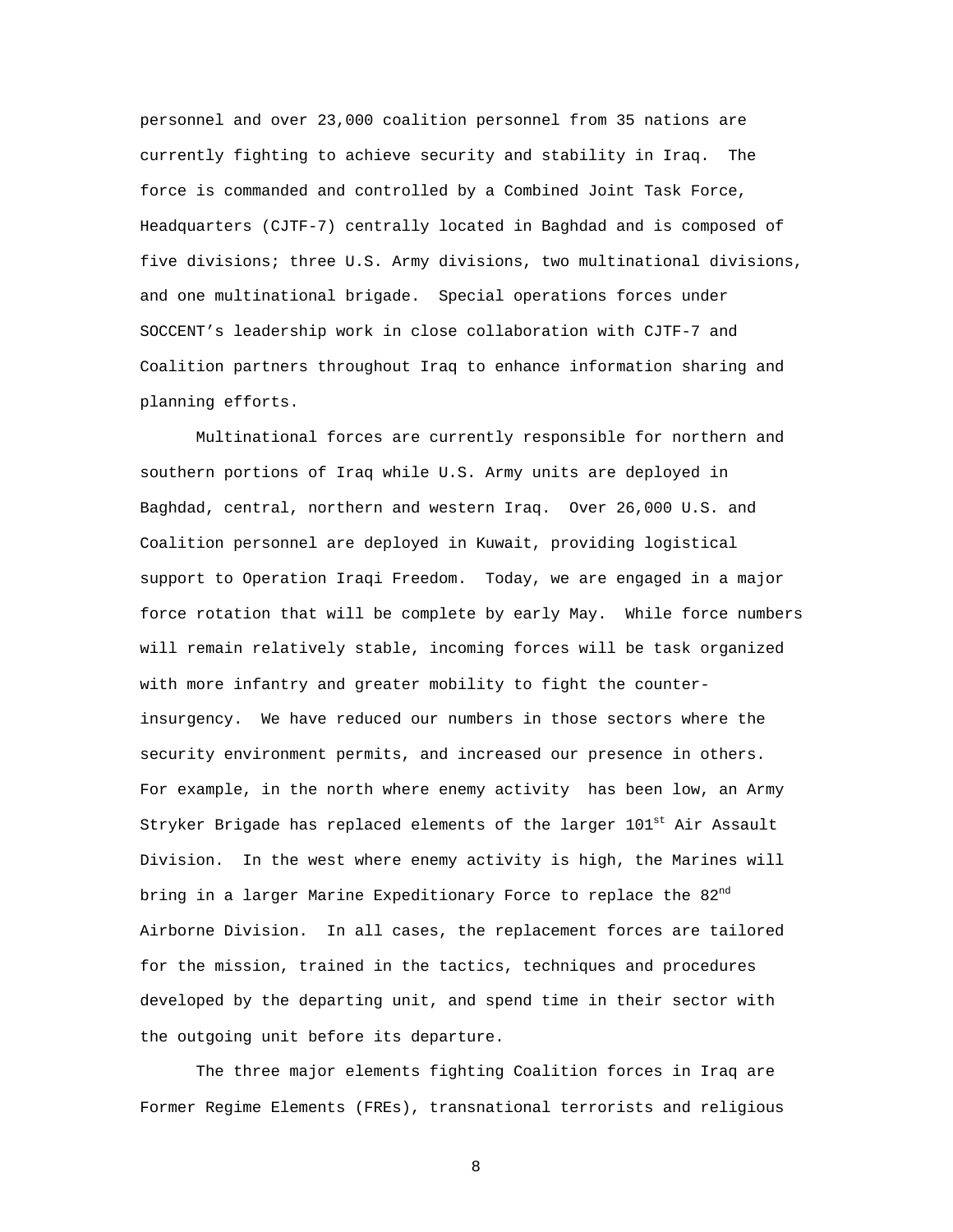extremists or jihadists. The Former Regime Elements seek to expel the Coalition and return themselves to power. They are waging a tactical campaign against Coalition forces and attempting to intimidate the Iraqi police and Iraqi Civil Defense Corps security forces while terrorizing both Iraqi citizens and anyone cooperating with Coalition forces. These Former Regime Elements operate primarily in northcentral and western Iraq, the traditional strongholds of the Ba'athist regime. Former Regime Elements predominately use standoff weapons such as rockets, mortars and small surface-to-air missiles to engage coalition forces. Since last summer they have become extremely adept and adaptive with improvised explosive devices (IEDs) to the point that the majority of American casualties are now caused by IEDs.

USCENTCOM is working with the services and numerous DoD agencies, civilian research laboratories, and private businesses to develop and deploy technologies to defeat and mitigate the effects of the improvised explosive devices. We are focused on those technologies that can deny bomb-makers access to materials to make IEDs, provide persistent surveillance to our likely routes of travel, allow us to detect the presence of IEDs well outside the IED blast zone, neutralize or defeat those IEDs that remain hidden from us, and as a last resort, protect our troops from the effects of an IED blast.

Transnational terrorists such as the Zarqawi network, Ansar al Islam, and Al Qaida are attempting to destabilize Iraq by increasing both ethnic and sectarian strife with the intention of inciting chaos and a civil war. Their intent is to drive international institutions such as the United Nations and Red Cross from Iraq. Ultimately they desire to create a new extremist base of operations following their losses in Afghanistan. These terrorists are operating in the same areas as the Former Regime Elements, which are largely former Ba'athist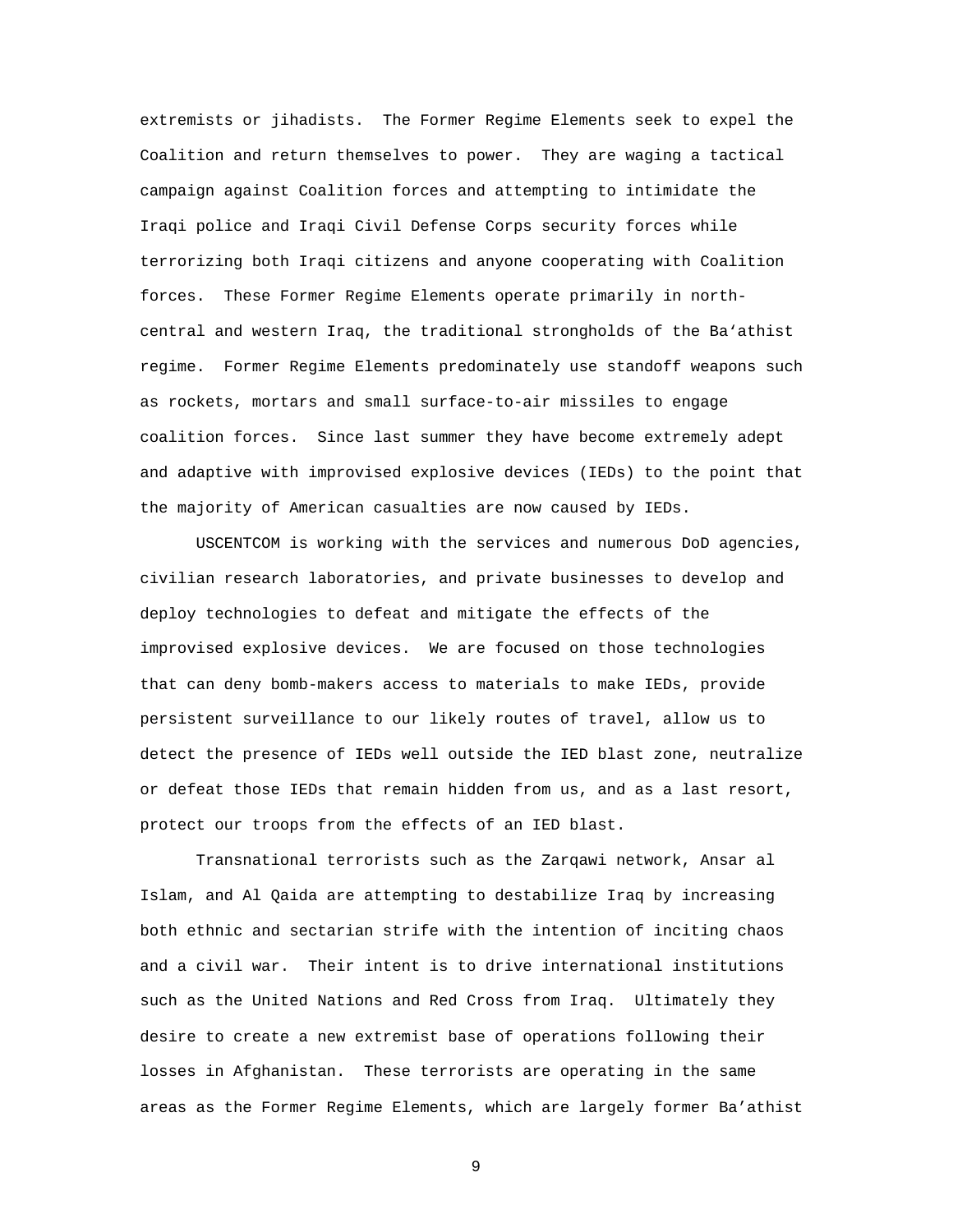strongholds. They also have a presence in northern Iraq and are launching attacks into southern Iraq targeting the Shi'a population, the international community, and security forces. While many of their tactics are similar to those employed by the FRE, they are more likely to employ suicide attacks, including car bombs.

The third group is religious extremists or jihadists. This group is widely diverse and made up of foreign fighters, adventurists who have responded to the extremists' false call for Jihad, and dissatisfied Iraqi Sunni Arabs. They are committed to driving westerners from the Middle East, deposing the current regional regimes and establishing an Islamic state or greater Caliphate. Some foreign fighters come to Iraq completely untrained with little money and no contacts, while others are veterans of previous jihad campaigns having spent years operating within Mujihadin networks.

Our response to the enemy in Iraq is framed in terms of counterinsurgency principles. We are developing a clear picture of the enemy through the combined efforts of our conventional forces, special operations forces and the intelligence community. The cornerstone of our counterinsurgency operations is HUMINT collected through a multitude of initiatives. Our conventional units cultivate personal relationships with civic leaders and the local populace on patrol and during humanitarian assistance, medical, dental, veterinarian, and reconstruction initiatives that provide important opportunities for gaining insight about local conditions.

Special operations forces and other government agencies are developing intelligence through a growing number of sources supportive of a new Iraq. Analysis at every echelon of command is fused together to create an understanding of the terrorist networks in Iraq. These efforts have resulted in more than 140 raids a week. Simultaneously,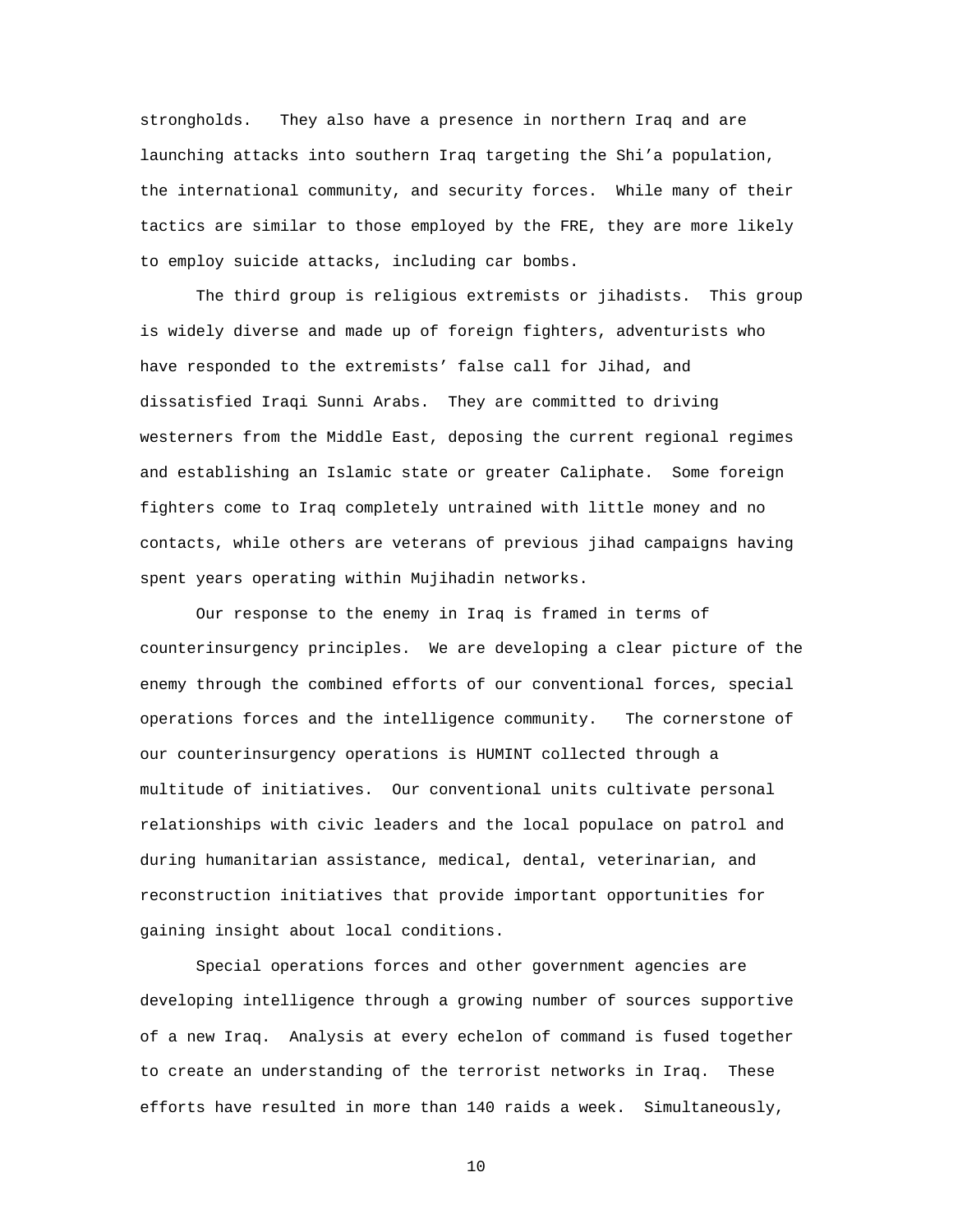we are working to isolate the enemy from their sources of strength and leadership within the country. By doing so, we intend to separate them from their popular support base and deny them funding, arms, and freedom of movement. Improved security, in conjunction with an improving economic and political environment will dry up their recruiting base.

The Iraqi Survey Group (ISG) has been a contributor to our counterinsurgency efforts. Although their primary mission has been to unravel the former Iraqi regime's involvement and production of WMD, the nationwide network of case officers and sources have developed timely reporting of threats against coalition forces. As their investigators, analysts, and interpreters sifted through hundreds of thousands of documents, and made relevant documents to CENTCOM analysts to build databases of former Iraqi military organizations and intelligence services. Thousands of names, addresses and pictures now populate these databases enabling coalition forces to understand, target, and raid cells of the Special Republican Guards and the Iraqi Intelligence Service.

We continue to focus our efforts in specific areas: improving intelligence fusion and analysis; developing Iraqi security forces; internationalizing our security effort; protecting the infrastructure and aiding reconstruction; and helping to communicate our intentions, plans, and successes to the Iraqi people.

Improvements in our intelligence system are paying off and we continue to enhance our ability to collect, analyze, and disseminate intelligence in a timely manner. Upgrades in automation networks, data basing capabilities, and bandwidth have given coalition forces the ability to strike quickly against enemy forces. Our intelligence picture will improve further as nascent Iraqi security and intelligence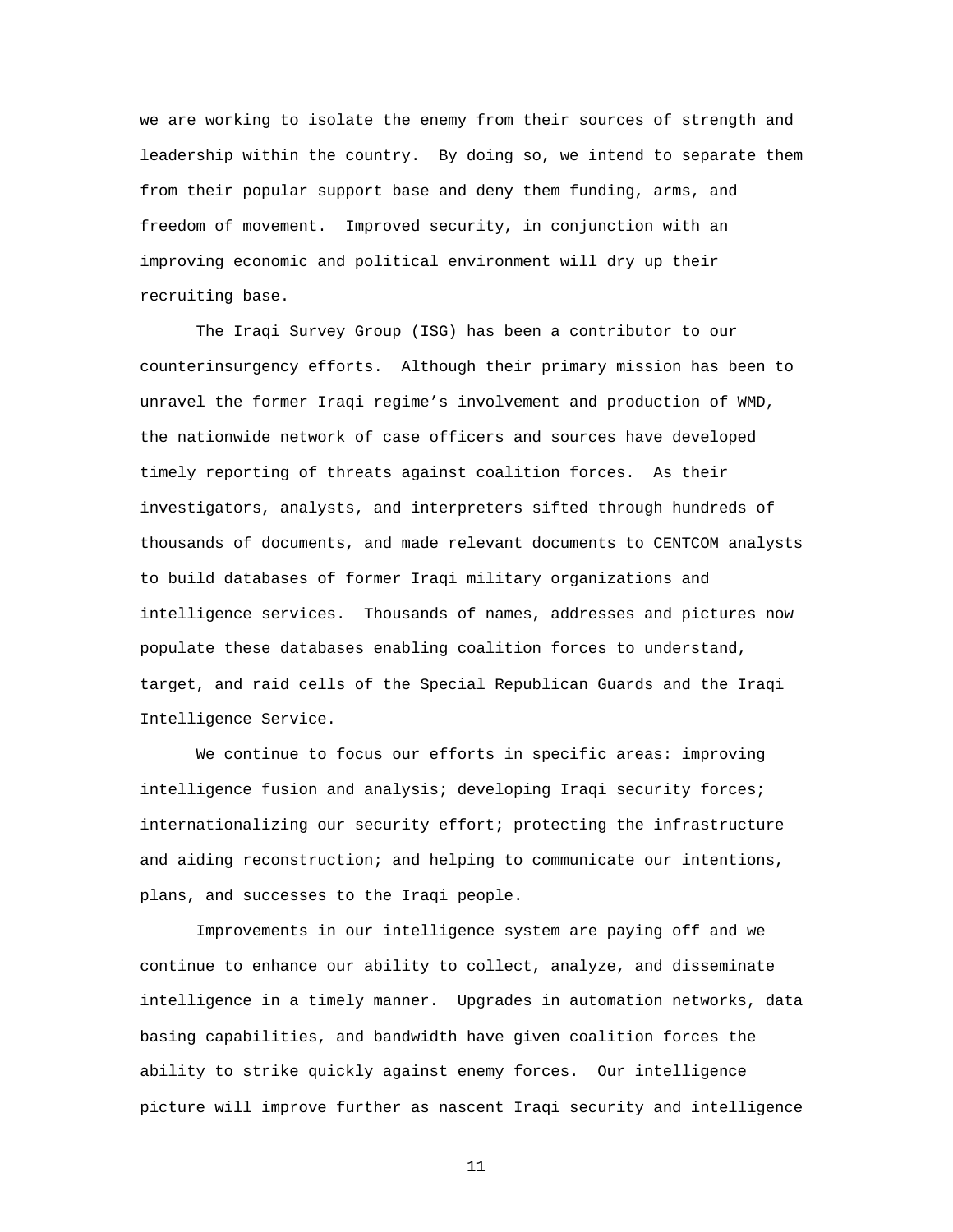capabilities mature. We are also establishing mechanisms to ensure that Iraqi forces have adequate intelligence capabilities as they assume more responsibility.

One of the fundamental elements of successful counter-insurgency operations is building an effective indigenous security force. Coalition forces are supporting the development of Iraqi police, border police, Civil Defense Corps, and Iraqi Armed Forces. In May 2003 there were no Iraqi security forces; there are now over two hundred thousand. Our forces are recruiting, training, and conducting joint operations with the Iraqi Civil Defense Corps (ICDC). We are imbedding our Special Operations Forces inside the ICDC battalion to train and mentor these units as they gain both proficiency and confidence.

The Coalition Military Advisory Training Team (CMATT) is recruiting, equipping, and training the Iraqi Armed Forces (IAF). We have fielded three battalions of the IAF and one more is in training, and within a year there will be three divisions of the NIA. We are also expanding Iraqi maritime capabilities, assisting the maritime components of the NIA, the Iraqi Coastal Defense Force and the Iraqi Riverine Patrol service to ensure they possess the capability to control Iraq's territorial and internal waters. We must ensure these forces are well led, well trained, well equipped, and are subordinated to legitimate civil authority.

We are coordinating with the Coalition Provisional Authority (CPA) to accelerate the formation of the Iraqi Police Services, the Department of Border Enforcement, and the Facilities Protection Services. These forces are essential in establishing Iraqi rule of law prior to transitioning to a sovereign Iraqi government. The arrival of civilian police advisors will greatly improve our efforts to increase the number and effectiveness of security force personnel.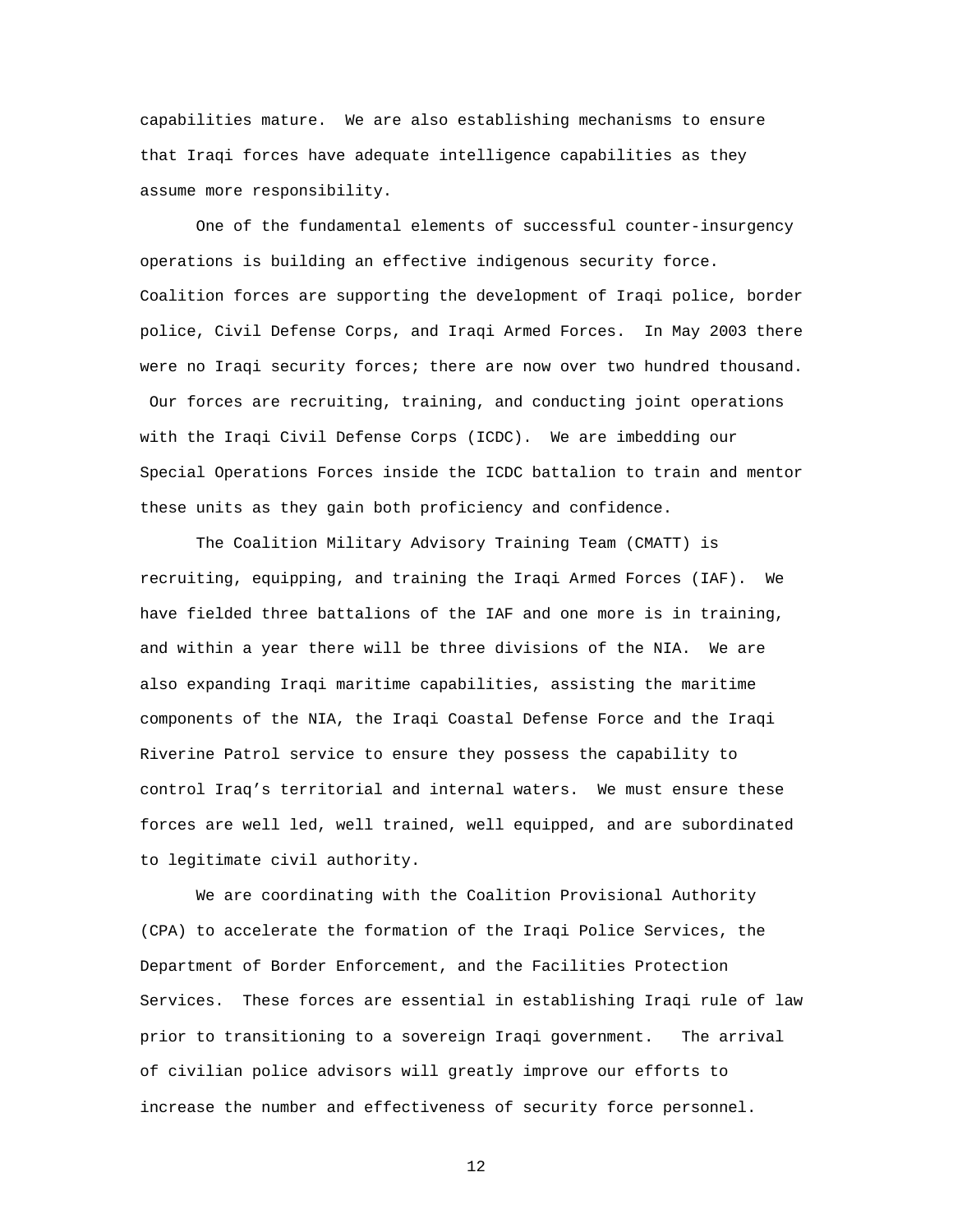As Iraqi forces become capable of autonomous operations, we will continue to reduce Coalition military presence in dense urban areas and position forces in order to provide quick reaction and facilitate effective joint patrol operations with Iraqi security forces. In many parts of Northern and Southern Iraq, Iraqi security forces have already taken responsibility for day-to-day security operations, asserting control over their own neighborhoods.

We are dedicated to a true partnership with the Iraqi Security Forces during this critical period in the battle. Knowing that Iraqi forces and leaders will take time to mature and they will be likely targets for the enemy, we are integrating training and liaison teams into their formations. The ICDC in particular is becoming more confident as our joint patrols and raids demonstrate the effectiveness of new equipment and tactics. ICDC units are taking the lead during more operations and gaining respect from the Iraqi people and enemy. We are also developing Joint Coordination Centers (JCC) to better coordinate the efforts of the local police, the ICDC and the Coalition. Over time, we will support the development of the Iraqi Defense and Interior Ministries and their staffs while building a Joint Force Headquarters. Iraqi officers will be integrated into the command structure of the multi-national force that will provide stability following the transition to Iraqi sovereignty. It is important to remember that this strategy will not only depend on our actions, but on enemy reactions and initiatives that are often difficult to predict with any degree of certainty.

This is also an international effort; over 23,000 Coalition troops from thirty-five nations have joined our forces in Iraq. These forces control two large sectors in southern Iraq. Poland leads a twenty-four nation effort in Multi-National Division Center-South, and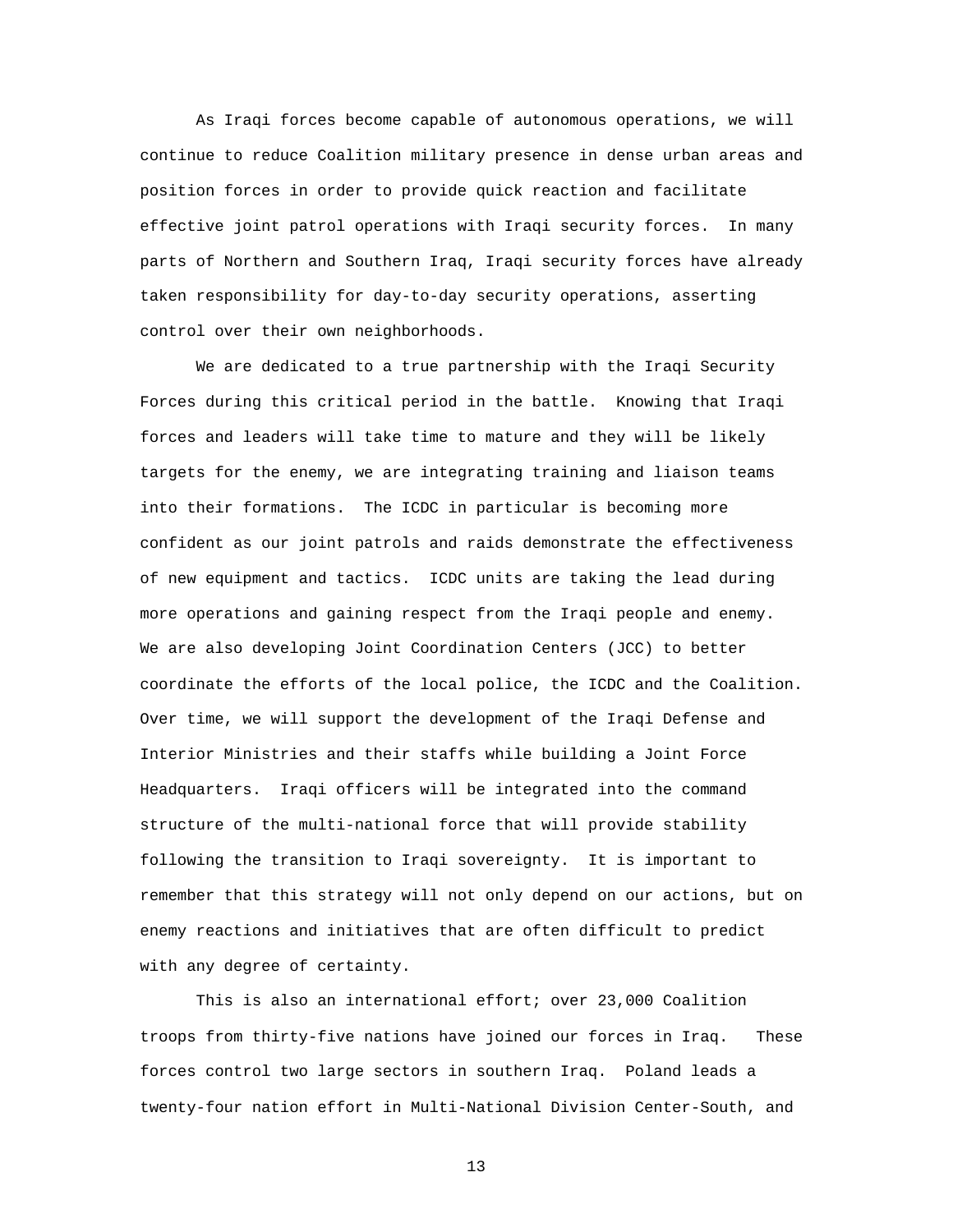the United Kingdom leads an eleven nation effort in the South East. These nations have been subject to attack as you know and we are truly grateful for their continued contribution and sacrifice. Financial support for many of these nations has been critical to their participation.

Additionally, we also have international support for developing Iraqi security forces. We are grateful for the assistance of those nations training Iraqi police, including Jordan, the United Arab Emirates, and the Federal Republic of Germany. We are committed to broadening the international effort and welcome the assistance of other nations and international organizations.

Security and reconstruction are interdependent. Unemployment and the lack of basic services is causing disaffection among the population which helps to provide fertile ground and an available recruiting pool for those who seek to incite attacks against other Iraqis, the infrastructure and Coalition forces.

Our Coalition troops have contributed to reconstruction and building a foundation for Iraqi prosperity. The Commander's Emergency Response Program (CERP) continues to be very effective in facilitating the reconstruction effort and also provides commanders with an effective means to fight the insurgency. Coalition forces have completed over 13,000 construction projects including schools, hospitals, businesses, transportation networks, wells, water treatment plants, and irrigation systems. The U.S. Army Corps of Engineers recently established a Gulf Region Division in Baghdad to further accelerate our progress in restoring Iraqi infrastructure and the important oil and electricity sectors.

U.S. and Coalition military commanders are working with local townspeople to prioritize small reconstruction projects, thousands of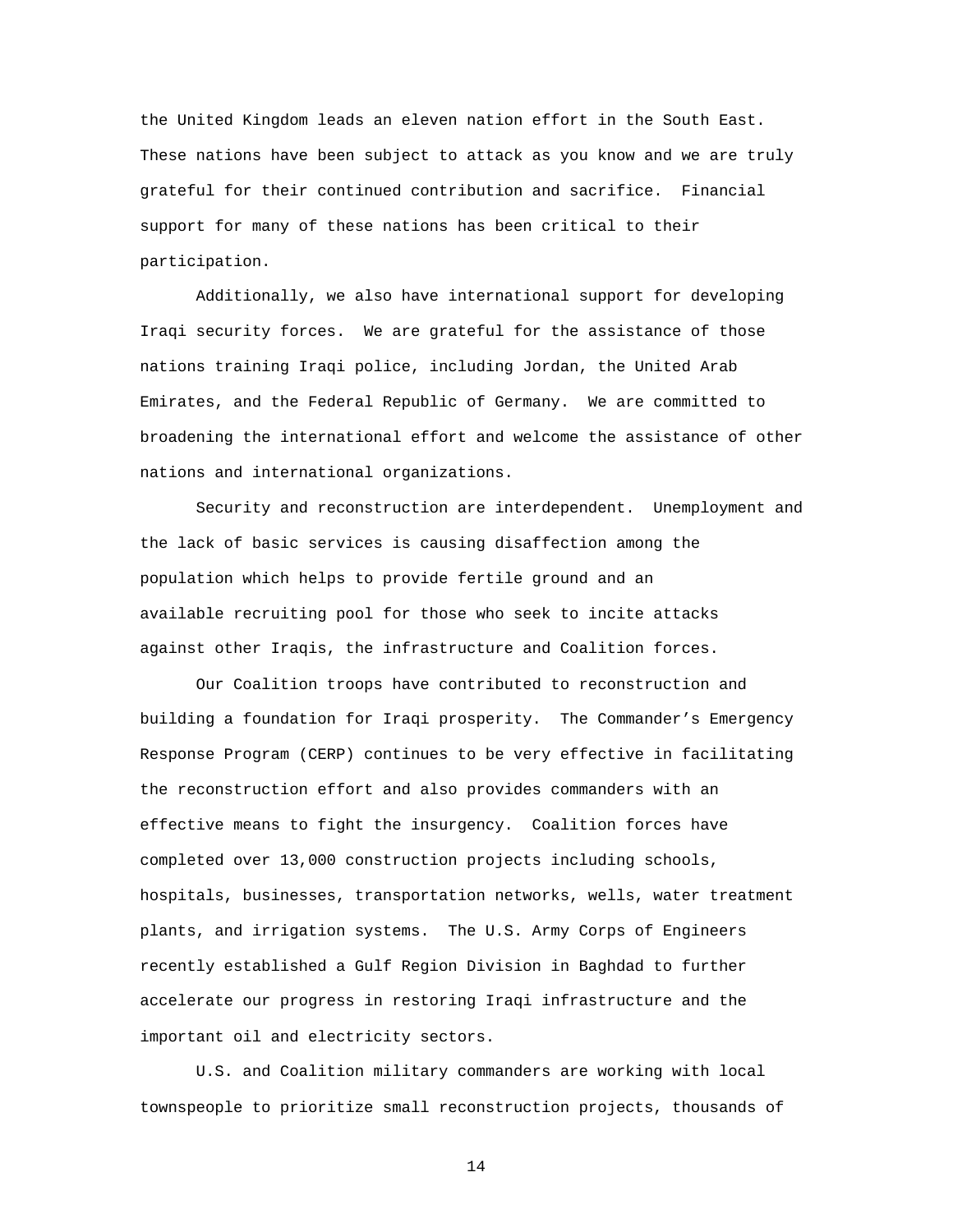which are already completed and benefiting the local populace. Coalition and Iraqi forces will continue to secure the infrastructure and expedite reconstruction. Opening the major airports in Iraq to commercial aviation will be an important step in returning to normalcy and bolstering economic activity.

As we transfer responsibilities to the Iraqis, it is important to continue to assist CPA's efforts to communicate effectively with the Iraqi people and others in the region to clarify our intentions, expose the brutality and hypocrisy of the enemy, publicize Iraq's successes, and generate hope. The establishment of media platforms, such as the Iraqi Media Network in Iraq and Al Hurra in the region are particularly promising because they provide alternatives to the often hostile regional media. We will continue to tell the story of our successes as well as report our setbacks.

We will continue to work closely with the U.S. diplomatic presence as we approach the Transfer of Authority (TOA) in Iraq. A new military headquarters in Iraq will focus on coordinating the counterinsurgency campaign, effecting close civil-military coordination, building Iraqi security capability, assisting with reconstruction efforts, and mentoring the nascent Iraqi Joint Force Headquarters and armed forces.

CENTCOM expects that violence will increase as Iraq moves to sovereignty. Mus'ab al-Zarqawi explains in his letter to Bin Laden that he thinks "zero hour must be at least four months before the new government gets into place. We are racing time." It is clear Zarqawi and others see this milestone as a major danger and intend to surge against it. The enemy fears a network of credible security forces deployed against them and has stepped up their targeting of police stations, recruiting centers, and key security leaders. The enemy will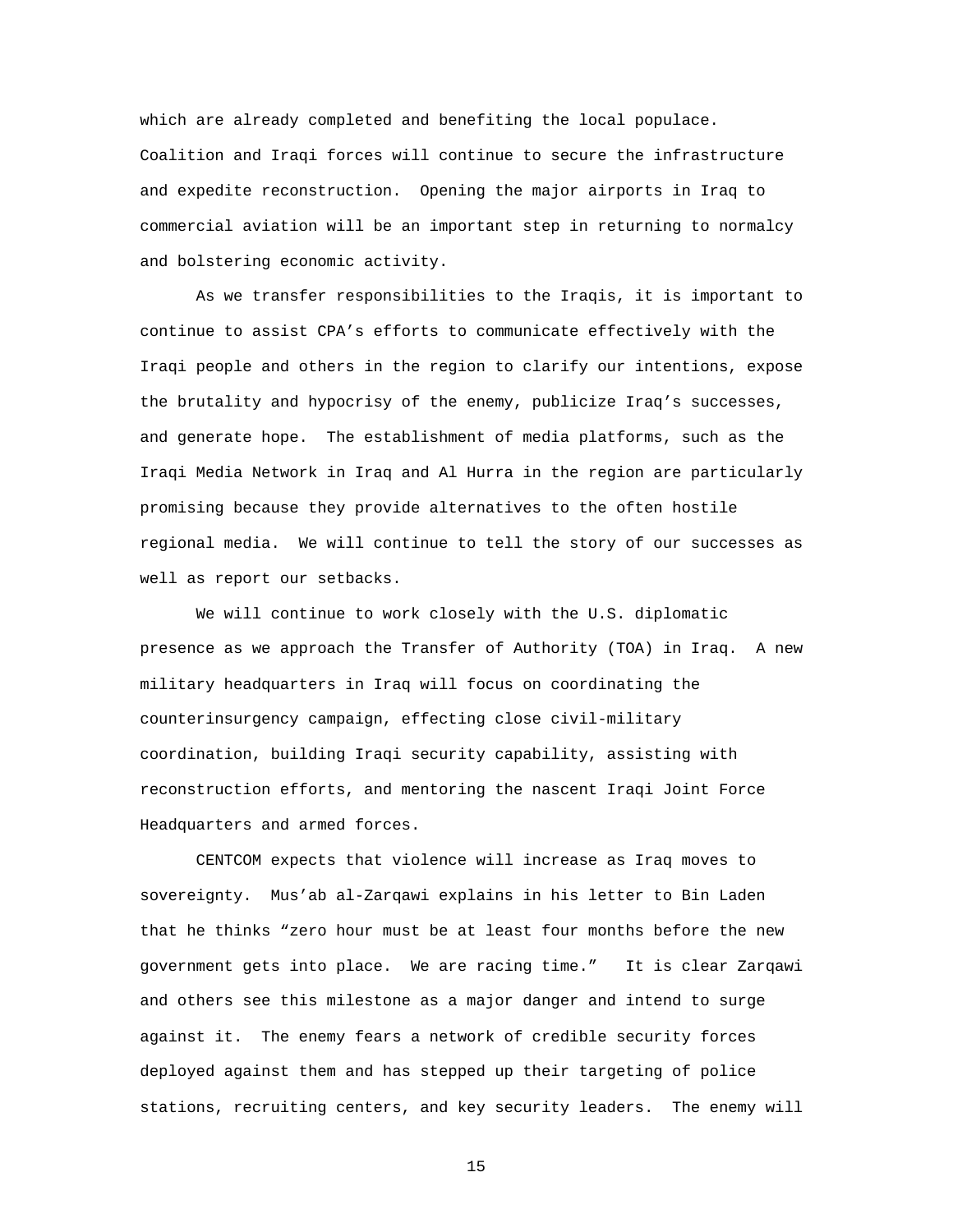certainly target critical infrastructure in its bid to undermine Iraqi legitimacy. Some of our adversaries will attempt to exacerbate ethnic tensions with the intent of sparking civil war by attacking important ethnic and religious leaders with a goal of causing mass casualties and media events to highlight their carnage.

The political process is moving with increased participation by Iraqis and the international community. The Security Forces continue to build at a brisk pace with no drop off in recruiting following recent terrorist attacks. Essential services are improving and in most cases exceed pre-war levels. Ethnic violence has been limited with major groups participating in the political process. While there is a possibility that civil war could break out, we currently believe the probability of such a conflict is low. We believe there are many more people working to keep Iraq together than to break it apart.

As those of you who have visited Iraq know, the performance of our Coalition servicemen and women is outstanding. They are accomplishing complex tasks under difficult and dangerous conditions. We now face a transitional period in Iraq as we prepare to transfer sovereignty to the Iraqi people. Key actions include defeating the insurgency, restructuring command and control to facilitate reconstruction and stabilization; building Iraqi security institutions; and completing one of the largest rotation of forces in recent times. While we remain optimistic about the road ahead, we cannot predict future force sizing and composition until the political situation concerning Iraqi sovereignty clarifies itself.

### **AFGHANISTAN**

We currently have close to 13,800 coalition personnel deployed in Afghanistan as part of Operation Enduring Freedom. These forces, that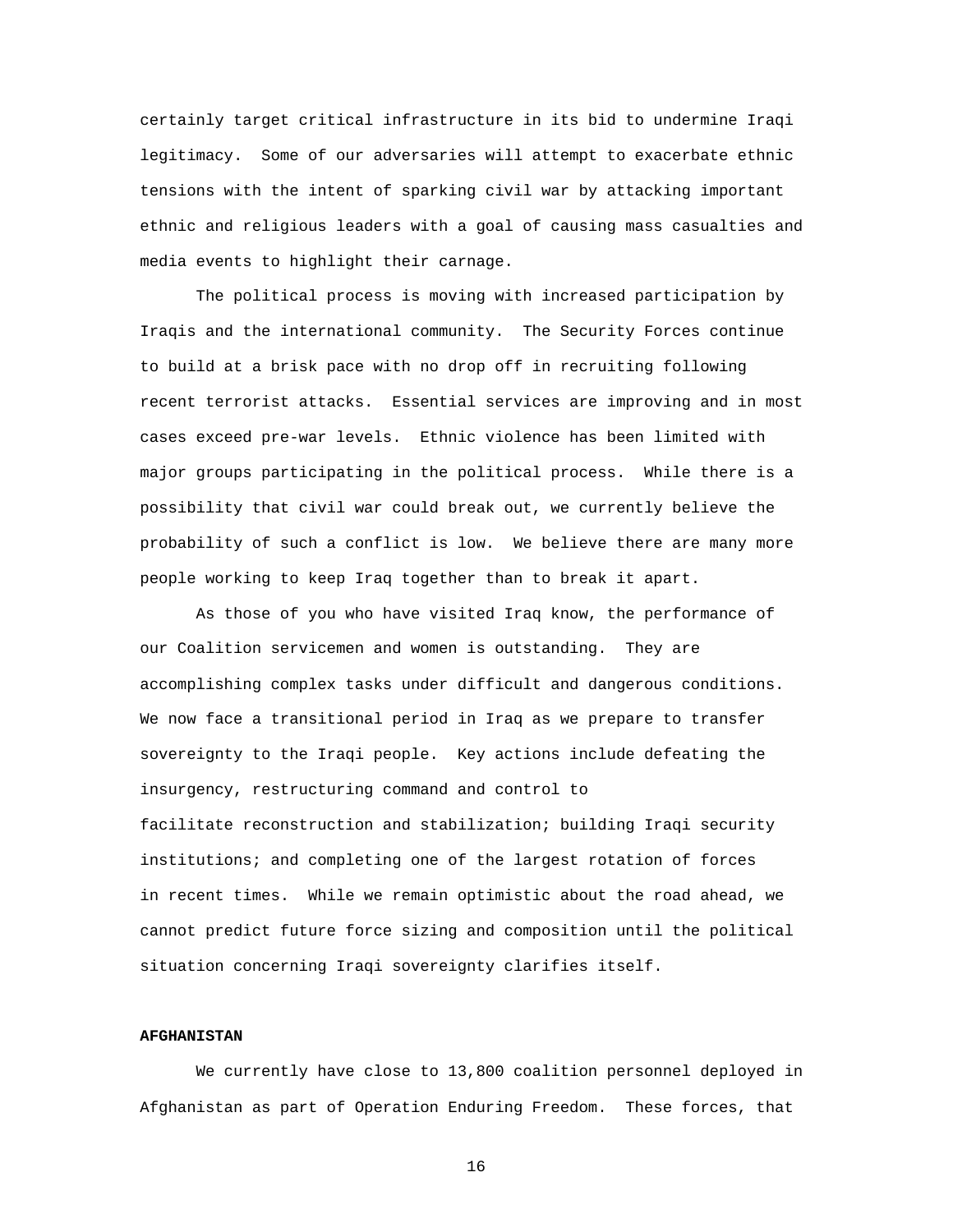include nearly 12,000 U.S. personnel and 1,800 coalition personnel from eighteen nations, are commanded and controlled by the Combined Forces Command – Afghanistan (CFC-A). Every branch of the U.S. Armed Services is represented in this command. National Guard and Reserve components make up approximately 26% of our forces deployed there. Part of the CFC-A mission is to assure unity of effort with the U.S. Ambassador and country team in Kabul and manage the military-to-military relationship with the Governments of Afghanistan, Pakistan, and the International Security Assistance Force (ISAF).

Combined Joint Task Force – 180 (CJTF-180) is a division level organization that exercises command over 11 separate task forces; including two coalition battalions and other support, medical, engineering, and training units. It also has special operations capabilities assigned from U.S. and Coalition nations.

 The threat situation in Afghanistan remains relatively stable, although Al Qaida and Taliban elements continue to target President Karzai's government, Afghan Militia Forces (AMF), Coalition forces, ISAF, and International Organizations. This threat is composed of three groups. In the northeast and the Kabul regions, Al Qaida affiliated groups such as Hizb i Islami Gulbuddin (HIG) led by Gulbuddin Hekmatyar pose a continued threat. In the southeast, tribal elements and Al Qaida continue their resistance to Afghan and Coalition forces. In the south, remnants of the Taliban and Al Qaida continue to operate out of the old Taliban strongholds in the Qandahar area. These groups make effective use of propaganda, maintaining just enough support to continue operating in Afghanistan. The enemy uses hit and run tactics inflicting casualties with small arms, grenades, IEDs, rockets, and suicide attacks.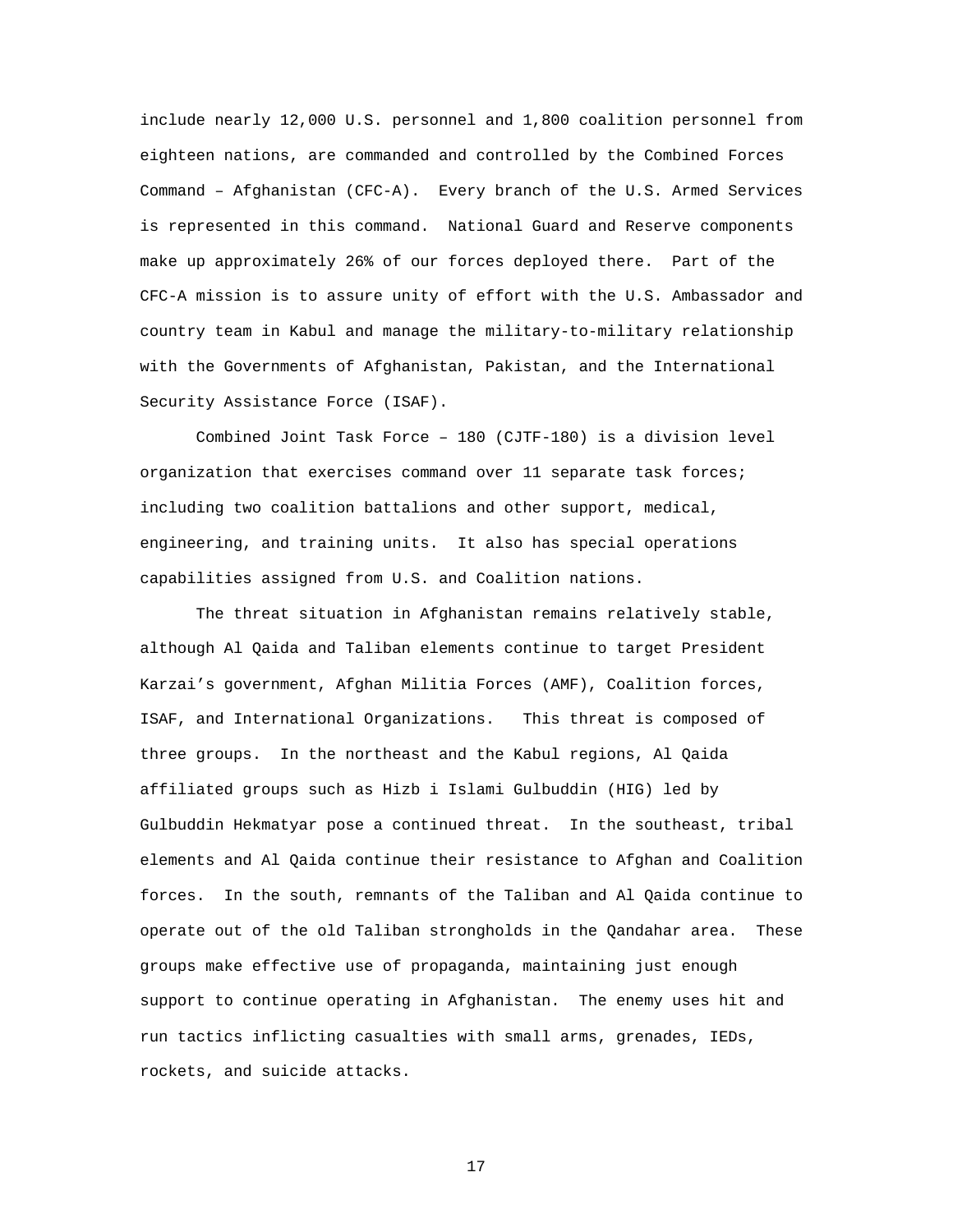We continue to share lessons learned between operations in Afghanistan and Iraq and apply counter-insurgency principles found effective in Iraq against Al Qaida and Taliban in Afghanistan. Once again we find the key to counterterrorism operations is the development of actionable intelligence and tying it to a flexible lethal response. In Afghanistan we are in the process of building similar HUMINT networks and communications architectures that have proved effective in Iraq. The construction of a Joint World Wide Intelligence Communications System (JWICS) network and a voice over internet protocol (VOIP) phone system will improve targeting capabilities. In many cases, intelligence is enabled by successful civilian and military operations that convince the local populations that the Karzai Government and the Coalition provide the best opportunity for a prosperous future. The key is visible reconstruction progress which gives people a hope for a better future. These critical shaping operations set the conditions to isolate our enemies from their base of support.

While our military operations over the past year have inflicted losses on Al Qaida and anti-coalition opposition forces, attacks such as the recent suicide bombings in Kabul remind us that our enemy is resilient and determined to disrupt upcoming elections as well as reconstruction efforts. Coalition and Afghan forces will continue to target and attack remaining pockets of Al Qaida and Afghan opposition fighters to remove them as a threat and promote stability throughout the country. Pakistan's cooperation has contributed to our success in this regard and our continued support to them will further improve their ability to disrupt the enemy's efforts to reorganize and conduct operations.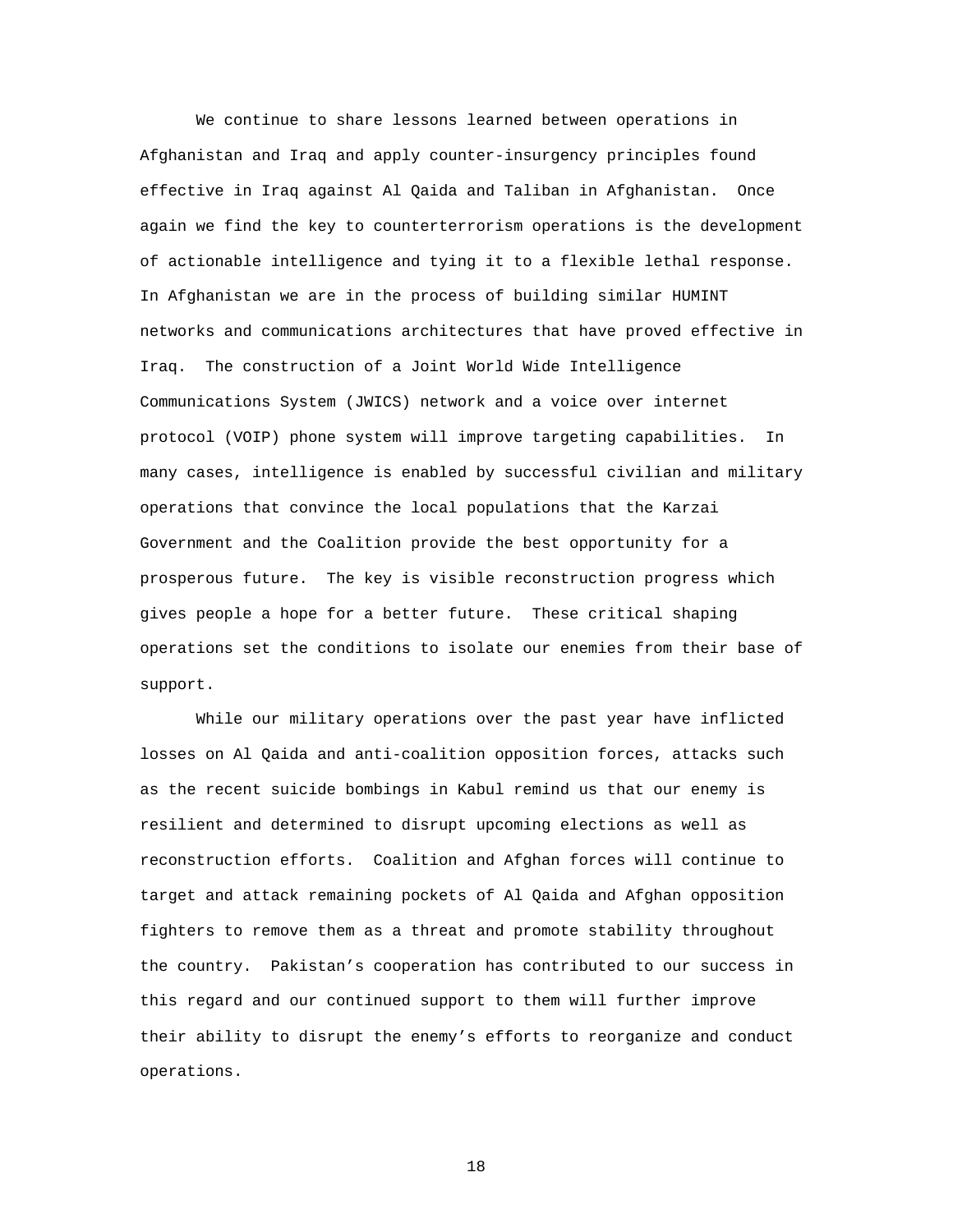CFC-A continues to integrate U.S. and Coalition conventional, Special Operations Forces, Air Forces, Afghan National Army and Afghan Militia Forces into effective operations throughout the country. This year, NATO took an important role in Afghanistan by providing command and control for the International Security Assistance Force (ISAF.) The 6,300 troops of the NATO-led ISAF are vital to establishing security in Kabul. NATO has recently taken charge of the Konduz Provincial Reconstruction Team (PRT) and four adjacent provinces in the northeast. NATO is also preparing to further expand its reach across the north.

Coalition forces continue working closely with our Afghan allies and ISAF to maintain stability and strengthen the writ of the Kabul Government. The Afghan National Army (ANA), whose units continue to develop professionalism and gain operational experience, will support these efforts. Where deployed, the ANA has earned the trust and confidence of Afghan citizens. The growth of the ANA, along with the disarmament, demobilization and reintegration (DDR) of Afghan militias and the establishment of police forces, will ensure viable security sector reform.

There are approximately 8,900 Afghan National Army soldiers currently enlisted. The last battalion of the Central Corps is in training now and should complete training in mid-March, establishing three five-battalion brigades within the Central Corps. While fielded forces are the mainstay of any defense establishment, the headquarters and support organizations to organize, train, equip, and employ those forces must also be established.

A key to long term Afghan security self-sufficiency is to reform the Ministry of Defense and the Afghan General Staff from a Sovietstyle bureaucracy to a modern professional armed force. By linking the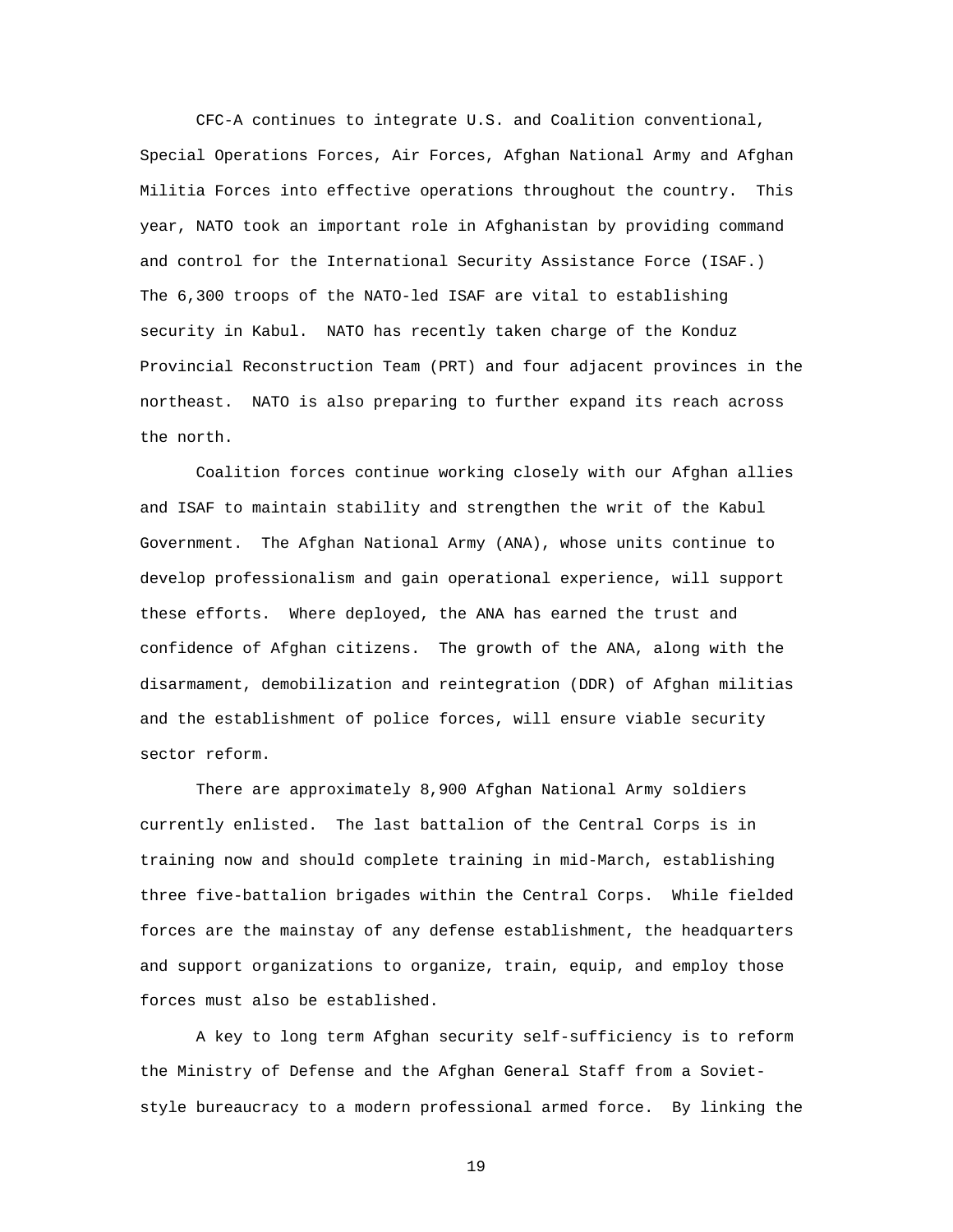Ministry of Defense and General Staff structure to that of the Regional Commands, we will have the framework required to expand the reach of the central government throughout the country. This is an important element of our strategy to bring political reform to the regions outside Kabul that remain dominated by warlords.

Reconstruction remains vital to isolating our enemies and depriving them of their support base. Both NATO nations and nations in the OEF Coalition are sponsoring Provincial Reconstruction Teams (PRTs). The purpose of the PRTs is to create enclaves where representatives from the Afghan Government, the international community and aid organizations can bring capability to the outlying regions. An extremely successful program, the number of PRTs recently jumped from eight to twelve with four more planned by summer. Additionally, twenty-nine nations are providing reconstruction support through financial and humanitarian assistance efforts. Central Command welcomes and will facilitate NATO's offer to expand its role in security and reconstruction. While NATO's focus is on manning PRTs and stabilizing large portions of the country, the U.S. led OEF Coalition conducts operations to assist the Afghan authorities in building a safe and secure environment to support reconstruction while continuing, as necessary, combat operations to defeat Al Qaida, the Taliban and other anti-coalition forces in Afghanistan.

With the recent success of the Constitutional Loya Jirga, the Bonn process continues towards elections later this summer. We are preparing however, for a likely increase in violence during the final phase of this process as Al Qaida and Taliban work to prevent further gains by the legitimate government. There is evidence that the threat will step up attacks on key leadership, the Afghan Security Sector and interagency civilians supporting the mission. We are currently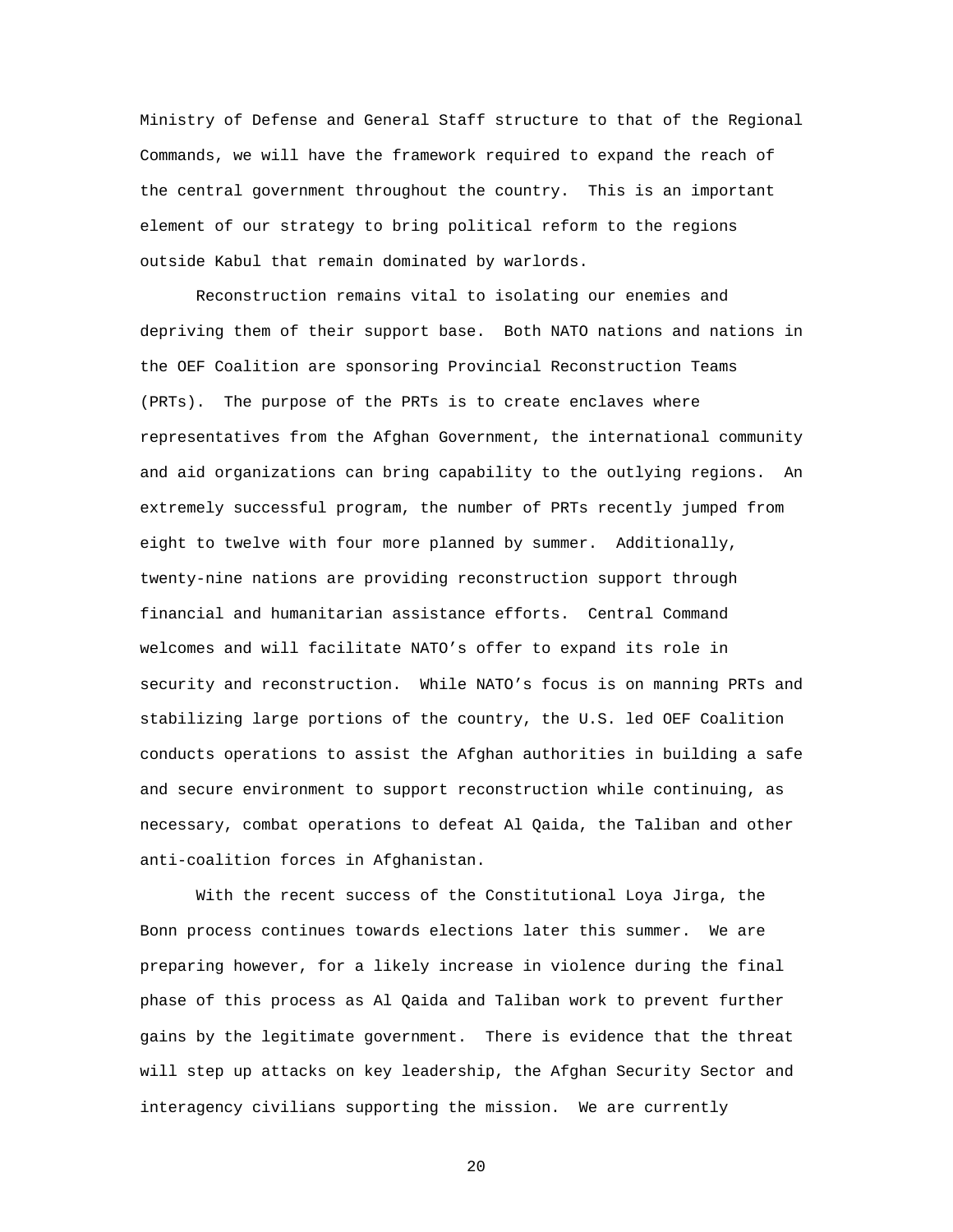focusing our intelligence on these threats and are fully prepared to preempt, prevent or respond to these events as we can. We expect force levels to remain relatively stable in the months ahead.

# **Horn of Africa**

CENTCOM has steadily increased operational focus in the Horn of Africa and the surrounding maritime environment to identify the methods and means employed by international terrorist organizations and networks. There are currently over 1,200 Coalition personnel deployed in the Horn of Africa. Our operations there are commanded and controlled by Combined Joint Task Force – Horn of Africa (CJTF-HOA), which is located in Djibouti and supported at sea by Commander Task Force 150 (CTF-150), a Royal Navy Flag officer with 7 ships from 6 countries. The current emphasis of forces in this area is intelligence collection, developing interagency and international structures, conducting civil-military operations, and helping nations in the region build collective security structures. SOCCENT assets also provide important help in increasing regional counter-terrorist capabilities.

The Horn of Africa (HOA) sits astride the southern portion of one of the major sea-lines of communication that USCENTCOM must use to operate in the Arabian Gulf region. Threats to the stability of the region include: internal conflicts, border disputes, extreme poverty, and transnational terrorists. The consequences of war are easily magnified in this region because well over seventeen million people are at risk of starvation. People are being forced to leave their homes due to violence, the search for food, medical care, and safety. Many sub-Saharan African states have limited or unreliable internal security capabilities and this weakness makes them attractive venues for terrorist cells and criminal organizations. Terrorist organizations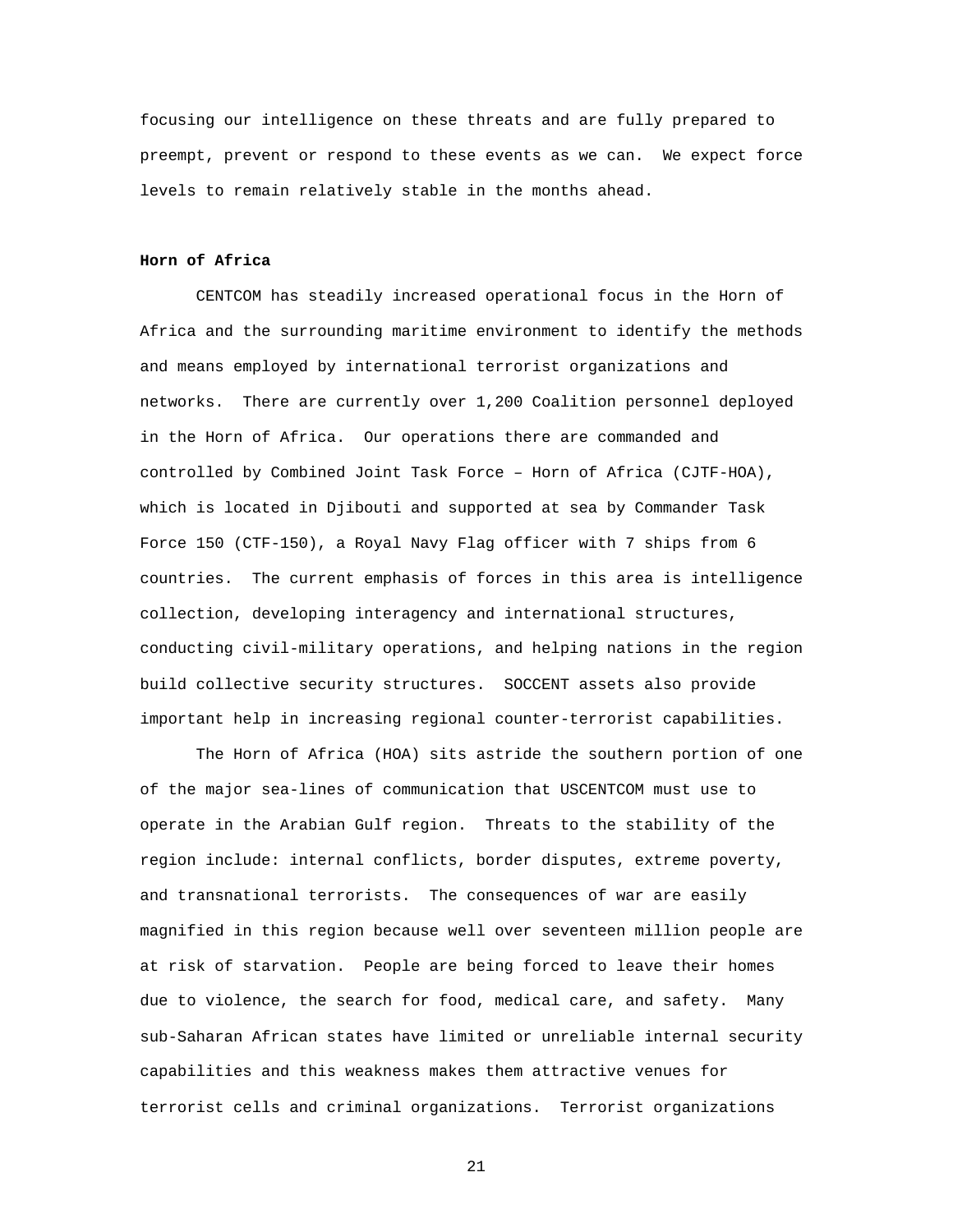seek to exploit the Horn's ungoverned areas to train recruits as well as plan and conduct operations against U.S. interests and those of our allies.

Nonetheless, we have partners in the region who are willing to fully cooperate in pursuit of a common goal. Djibouti has given extraordinary support for U.S. military basing, training, and counterterrorism operations including combined maritime interdiction of several terrorist associated dhows. Kenya, a leader in East African regional affairs, has also been a key ally in the War on Terror and has been instrumental in promoting and facilitating peace in Sudan and access to Somalia. Ethiopia, despite its very limited resources, is undertaking an ambitious program of security sector reform and is also committed to combating terrorism and countering extremism within its borders.

As a result of many of the challenging conditions prevailing in the Horn of Africa, our Theater Security Cooperation programs emphasize humanitarian assistance and civil-military operations. Additionally, there is an overarching emphasis on the development of regional security structures. CJTF-HOA's regional security arrangements and preventive humanitarian operations greatly enhance the ability of regional nations to improve their security posture.

Instability in the Horn is a long-term problem. Somalia is a failed state that transnational terrorists use as a transit point and safe haven. Sudan has suffered from continuous civil war for decades and remains a training and staging location for transnational terrorist organizations. Border tensions between Ethiopia and Eritrea remain high with renewed conflict a possibility. Increased funding to reinforce security sector reform and counterterrorism activities in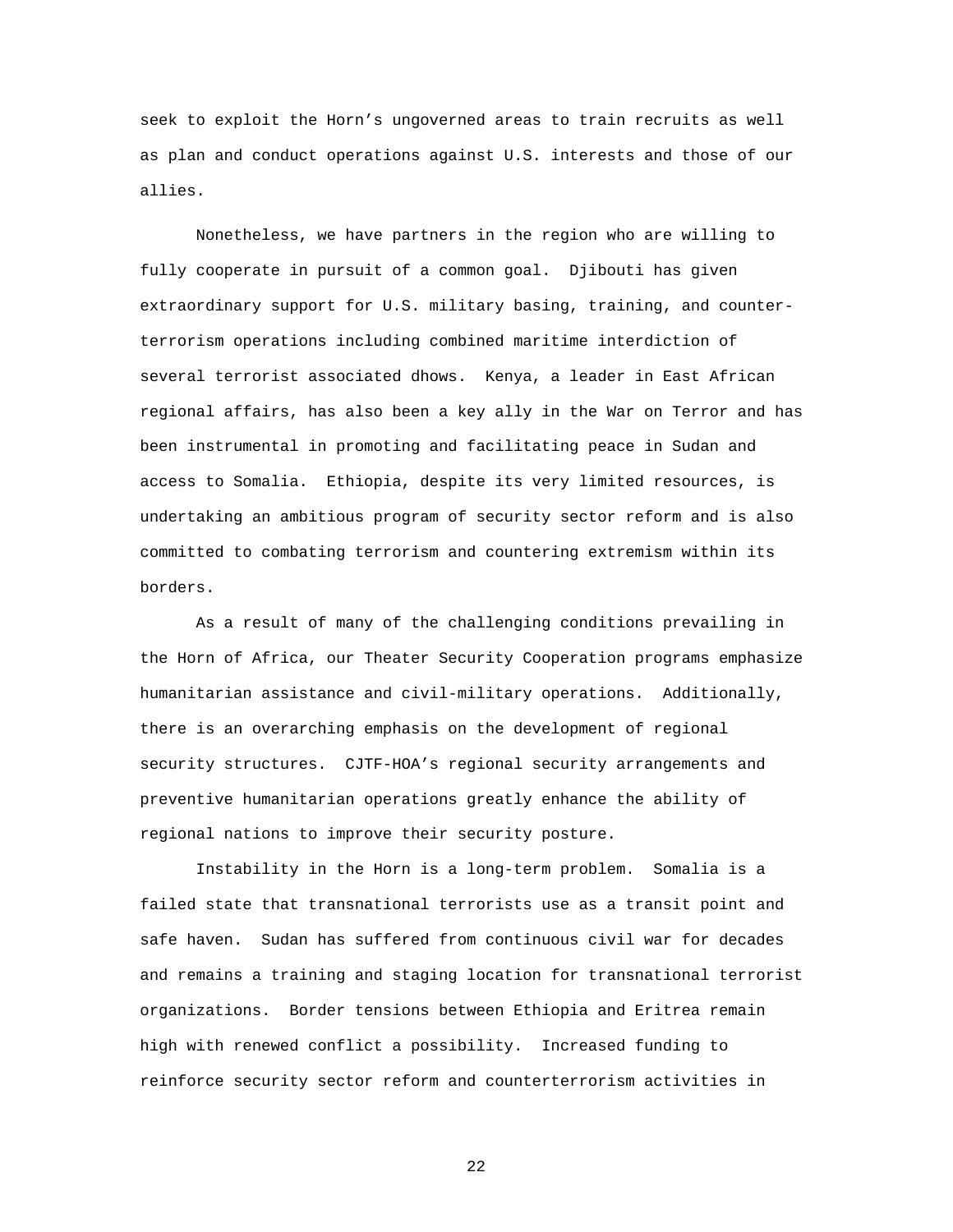Yemen, Djibouti, Ethiopia, Kenya and cautious engagements with Eritrea and Sudan will help us build on progress we have made in the past year.

In the Horn of Africa, our strategy aims to increase pressure on the terrorist networks established there, while at the same time, deterring migration of high-level Al Qaida who may seek sanctuary there. Central to this objective are Coalition efforts to enhance the nations' capability to detect and combat the terrorist threat. Bilateral agreements for intelligence exchanges and in-country intelligence officer training courses are valuable to both our HOA partners and us.

CJTF-HOA serves as a tangible sign of U.S. commitment to governments in the Horn of Africa. They are developing cooperative security arrangements and mitigating the cross-border seams exploited by terrorists. CJTF-HOA also provides an organizational model for the way ahead in the Global War on Terror where our long-term objective is to help nations help themselves.

### **THEATER SECURITY COOPERATION AND OTHER REGIONAL CONCERNS**

USCENTCOM's security cooperation program paved the way for the essential basing, staging, and overflight rights supporting Operations Enduring Freedom and Iraqi Freedom that augmented access to Diego Garcia granted by our staunchest ally, the United Kingdom. The Command continues to work and train with other nations as a normal course of our operations. In planning cooperative activities, we do so with the view that we must build relationships that promote U.S. interests, build allied and friendly nations' military capabilities, and provide U.S. forces with access and enroute infrastructure.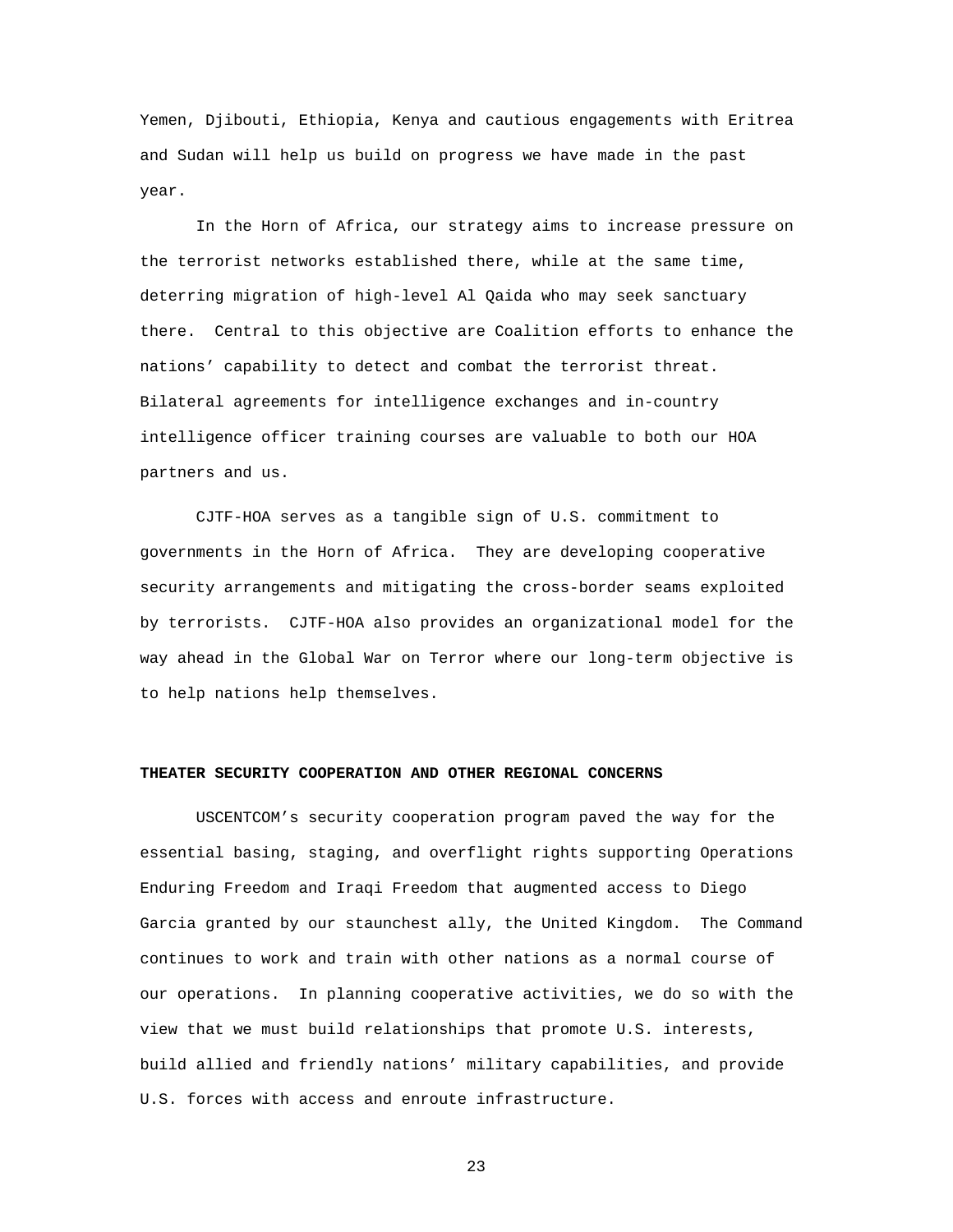These ventures require expanded fiscal and political investment to keep them viable. The anticipated FY04 Foreign Military Financing allocation of \$2.15B will strengthen our relationships with Egypt, Jordan and Pakistan, strengthen the Afghan National Army, and improve our cooperation with other nations in the Central Region. Continued investment in security assistance improves the capabilities of friendly nations, enables them to provide for their own security and allows them to provide meaningful contributions to Coalition activities such as counterterrorism.

International Military Education and Training (IMET) is a costeffective investment that positively shapes the future security environment by exposing foreign military officers and officials to U.S. practices and operations. This program provides foreign military members the opportunity to attend courses at U.S. military institutions such as Command and Staff Colleges and Senior Service Schools. These students become familiar with congressionally mandated subjects such as U.S. concepts of military professionalism, respect for human rights, subordination to civilian authority, and U.S. democratic institutions and culture. A new Department of Defense appropriation, the Counterterrorism Fellowship, allows us to offer relevant courses to officers from key partners in the GWOT. The return on investment is large: international military officers who understand U.S. military values and institutions. The relationships built during fellowships advance international cooperation. Foreign Military Sales and IMET benefit the recipient as well as the United States. CENTCOM recommends continued funding for these effective programs. We should not underestimate the worth of our commitment to these programs; the Command will continue them as a matter of highest priority.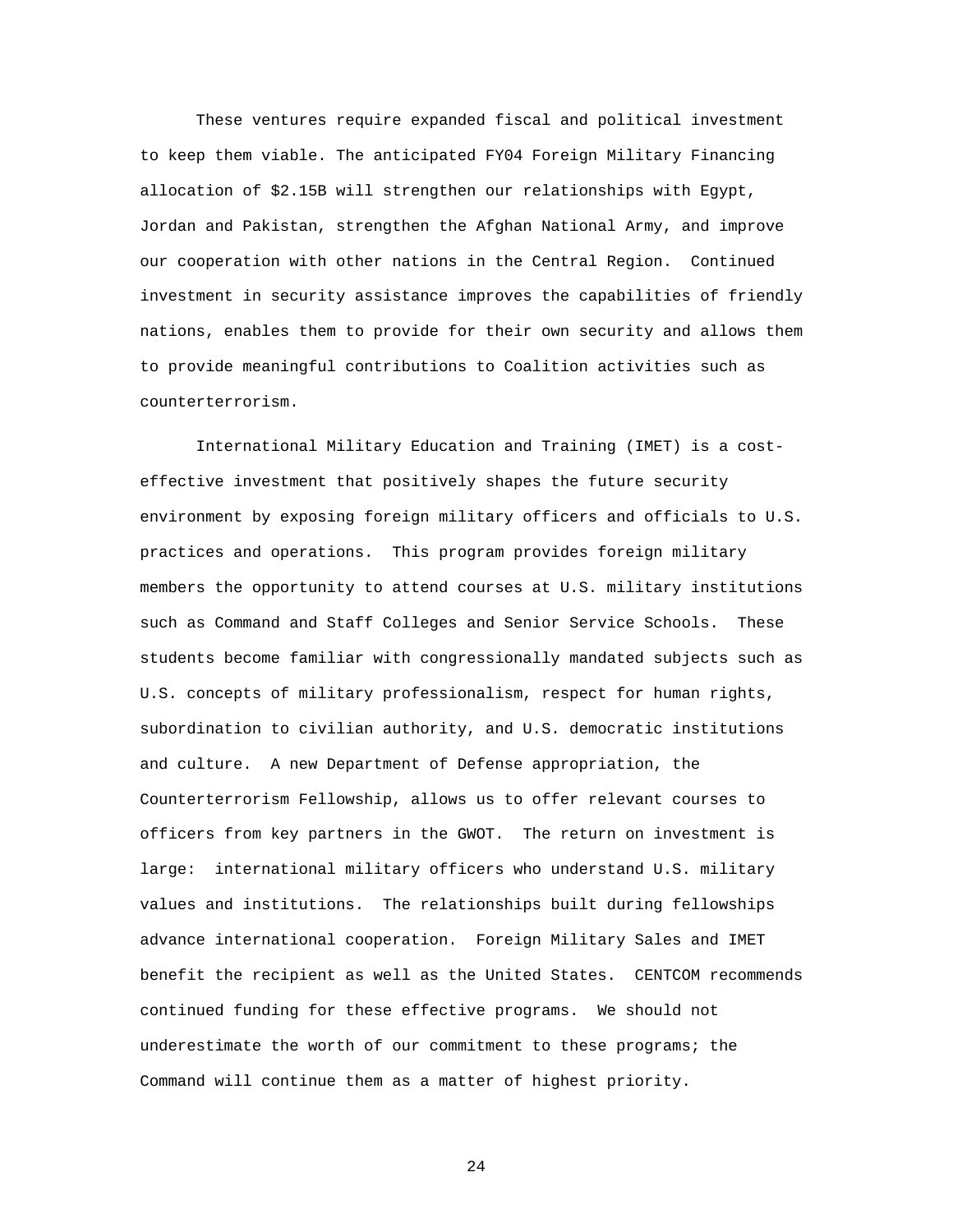While our two most pressing priorities in the Area of Responsibility are the efforts to bring stability to Iraq and Afghanistan, the greatest danger may be growing extremist influence in nations such as Pakistan and Saudi Arabia. Our Theater Security Cooperation program aims to support these nations' efforts to reinforce moderation and implement reforms designed to achieve long-term stability.

### **Pakistan**

President Musharraf and Prime Minister Jamali are leading their country to resist extremism and we fully support their efforts to promote regional stability. Pakistan has played a key and essential role in both the GWOT and OEF. Recent diplomatic initiatives between Pakistan and India concerning control of the Kashmir area are encouraging. The presence of the terrorist threat, regional instability and nuclear weapons makes Pakistan a country with which we need to remain heavily engaged.

President Musharraf has made great strides in curtailing the influence of terrorists within his nation and the Pakistani Army has become more effective along the Afghan border. Pakistan faces unique challenges in the Federally Administered Tribal Areas (FATA) where many Al Qaida and Taliban leaders and forces settled following major combat operations in Afghanistan. President Musharraf has begun a long term strategy to engage the tribal leaders in these areas. He is offering them access to government resources if they purge the terrorists from their area of control, but at the same time, he is prepared to take military action against those found non-compliant. We are supporting these efforts through increased intelligence sharing and security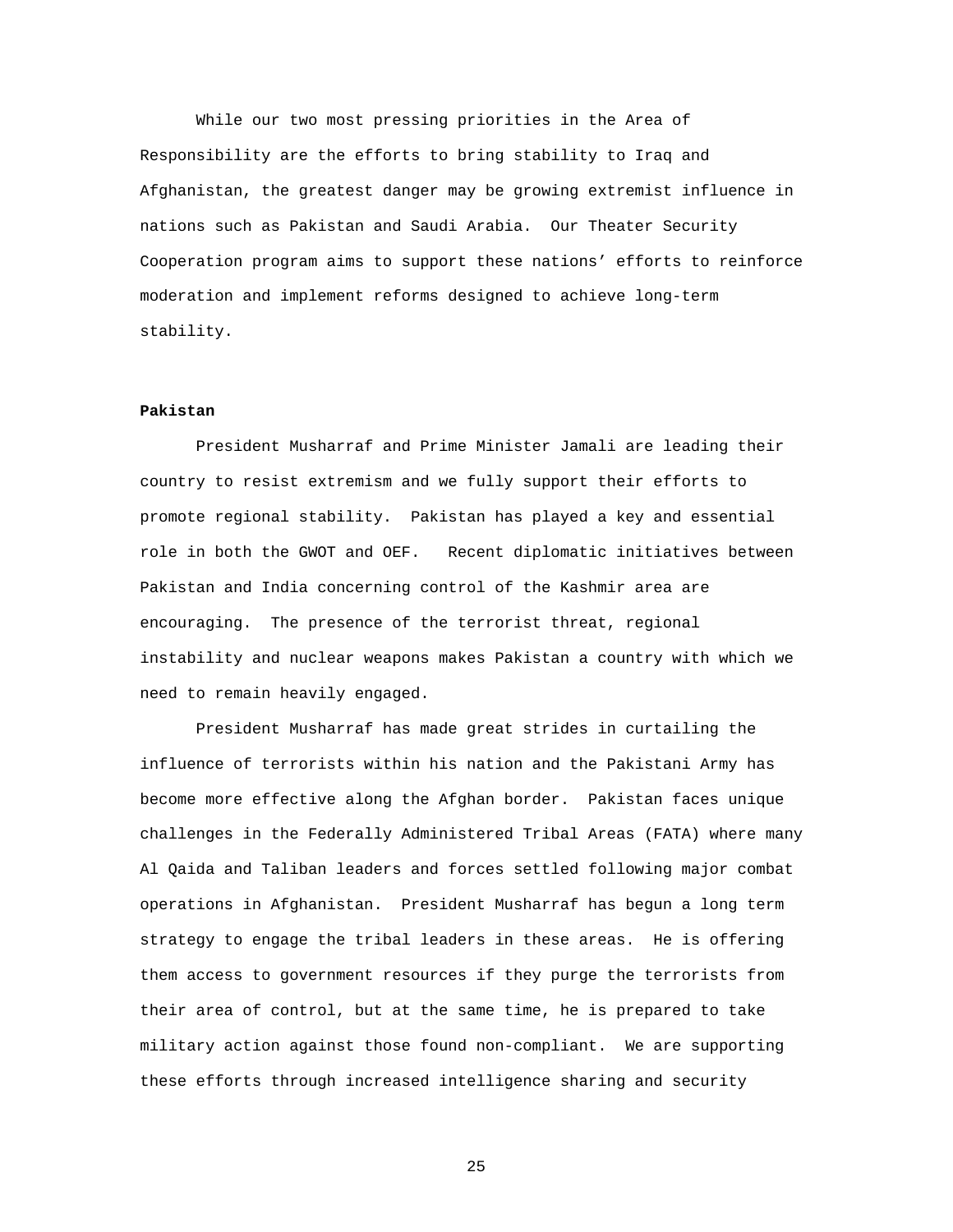assistance while improving operational coordination between CFC-Afghanistan and the Pakistani military. We also conduct regular meetings between Afghan, Pakistani and U.S. Military leaders to promote transparency and cooperation between governments along the border.

Pakistan has been a steadfast partner of the U.S. since the start of Operation Enduring Freedom, providing a wide range of access, basing and overflight support for operations in Afghanistan. In addition, Pakistan played an important and active role in the capture of Al Qaida leader Khalid Sheikh Mohammad. In return, we are conducting a full range of engagement activities with them to include military to military contacts, bilateral exercises, and training programs. Pakistani officers attend the Command and Staff and War Colleges of all four armed services and in turn, a select number of our officers attend their institutions.

The U.S. strategic relationship with Pakistan has been difficult over time, but a stable and moderate Pakistan capable and willing to fight terrorism is in the U.S.'s best interest. Ensuring a positive outcome in Pakistan requires us to stay engaged.

### **Kingdom of Saudi Arabia**

Recent attacks in the Kingdom of Saudi Arabia have convinced Saudi leaders of the direct nature of the threats to the Royal Family and the government. Saudi Arabia is a major battleground in the Global War on Terror because of the presence of Al Qaida, their sympathizers and significant resources. Saudi Arabian security forces have vigorously pursued terrorists inside the Kingdom, killing or capturing hundreds of Al Qaida. The Saudis have also made inroads against terrorist finances and infrastructure, but there is more to be done.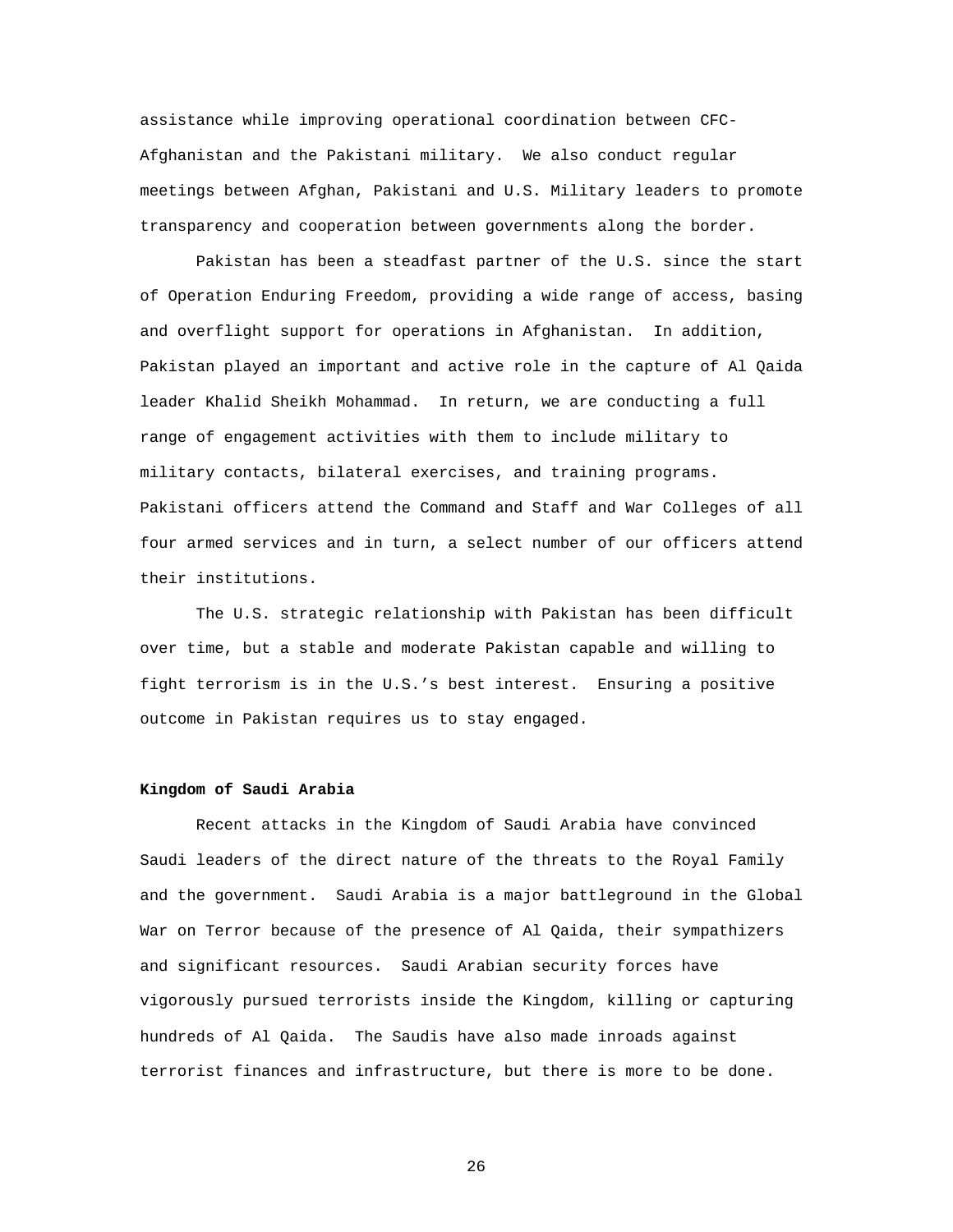Our engagement activities in Saudi Arabia are long-standing. The U.S. Military Training Mission has worked bilateral training and support issues for years. We intend to build upon our long relationship of good will and mutual support with the Saudi Arabian military and do all we can to reinforce Saudi efforts to defeat terrorist organizations and promote stability.

# **Other Arabian Gulf States and Yemen**

The Arabian Gulf states are valued partners in the Global War on Terror. Our operations in the region would not be possible without support from states such as Kuwait, Bahrain, Qatar, UAE and Oman. The support provided includes overflight rights, base and port access, and staging rights. Kuwait has been host to the Combined Forces Land Component Command Forward Headquarters and our forces operating in the region. Bahrain is the home of the U.S. Naval Forces Central Command (NAVCENT) and Fifth Fleet. Qatar hosts USCENTCOM Forward Headquarters and the CENTAF/9<sup>th</sup> Air Force Combined Air Operations Center. All members of the Gulf Cooperation Council (GCC) support important humanitarian and reconstruction efforts. All are donors to Afghan and Iraqi reconstruction efforts.

In return, we continue to work closely with our Gulf partners in a variety of forums. We work with them in everything from bilateral and multilateral exercises to regional conferences and academic seminars. Officers from these countries are familiar sights at our military colleges and training centers. Our recent efforts with the United Arab Emirates (UAE) provide a concrete example of the benefits of cooperation. The UAE has developed the Gulf Air Warfare Center in Abu Dhabi, a state of the art facility modeled after the U.S. Air Force's Air Warfare Center. This facility will promote regional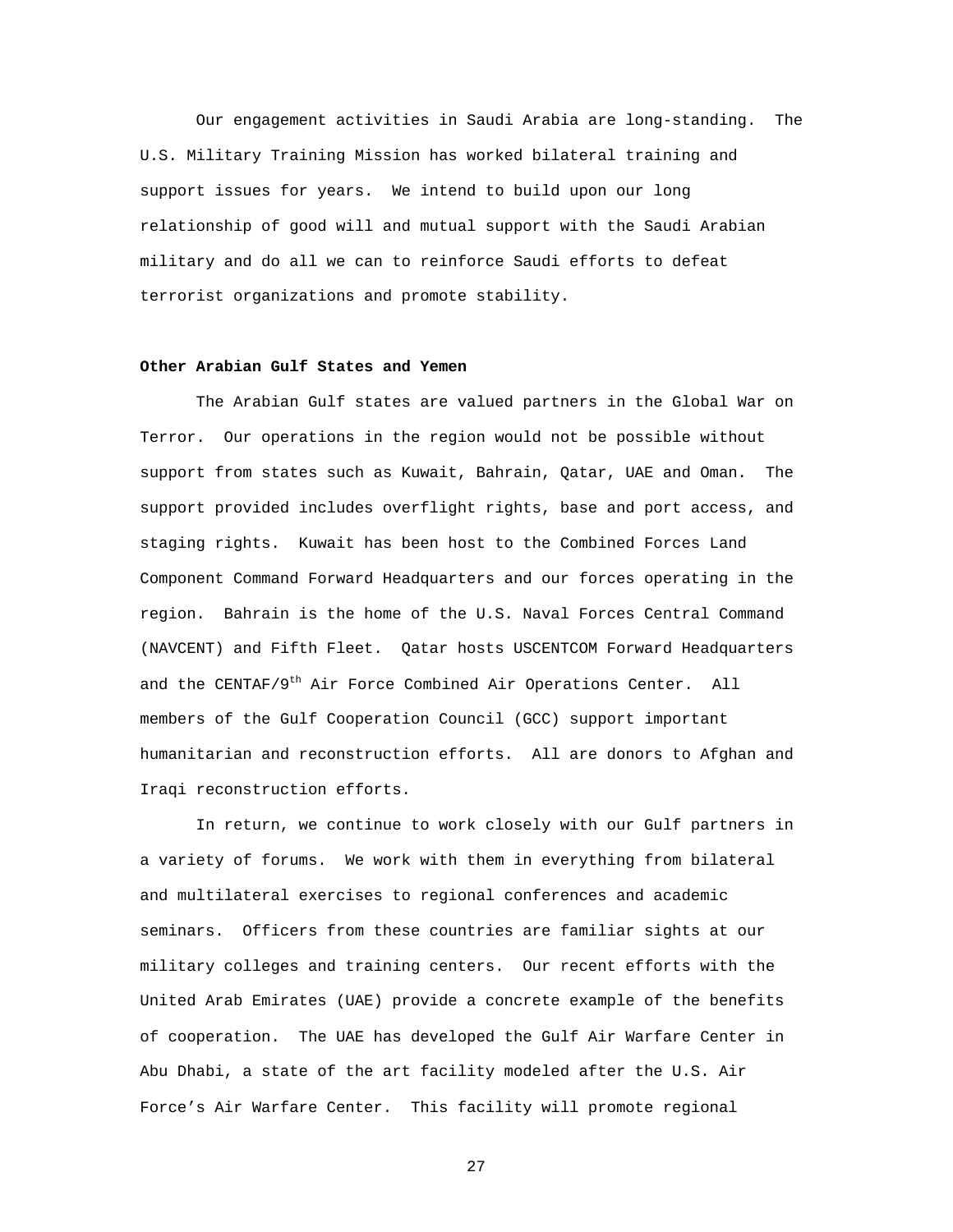cooperation and combat effectiveness by hosting academic and flying courses attended by all of the GCC, as well as European allies.

Theater security cooperation with the Gulf States remains important because we will continue to require access to the region and because the threat to these states from terrorism remains extremely high. Yemen's porous land and sea borders and loosely-controlled tribal areas provide opportunities for terrorists to transit, support, and supply their networks. CENTCOM engagement with Yemen is focused on improving their counterterrorism capabilities. SOF training of their counter-terrorism force has measurably improved their capabilities and confidence, resulting in direct action operations that have disrupted foreign fighters and facilitators that previously viewed Yemen as a safe haven. Their recent cooperation with Saudi Arabia to gain control over cross-border smuggling of arms, explosives, and personnel has great potential. Although Oman remains concerned about illegal sea-borne immigration from South Asia and the possibility that terrorists may enter their country with economic refugees, it lacks the fiscal resources to adequately upgrade its military forces. Continued U.S. support to Oman will make the region less hospitable to terrorists.

# **Egypt**

The Arab Republic of Egypt continues to be a strong partner member and ally in the Global War on Terrorism. Egypt's increase of overflight rights and Suez Canal transits were vital to our coalition victories in Operations Enduring Freedom and Iraqi Freedom. Egypt has donated over 60 tons of humanitarian aid to Afghan reconstruction and arms and ammunition to the new Afghan National Army. They deployed a field hospital to Afghanistan where it has treated over 13,000 patients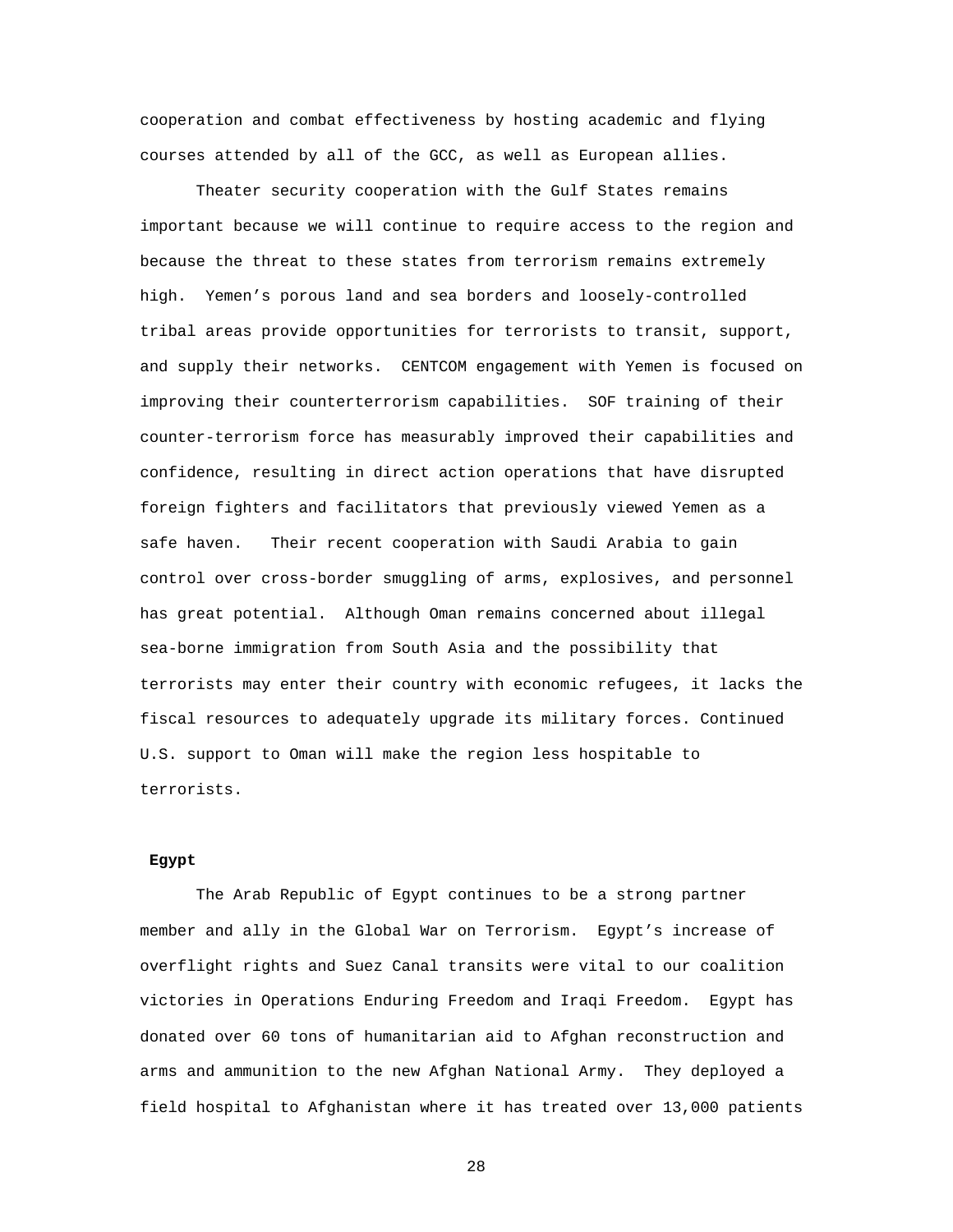and contributed demonstrably in achieving the goal of restoring Afghanistan's medical infrastructure to operational levels.

The U.S. has maintained close military relations with Egypt since the signing of the Camp David accords in 1979. Although Bright Star 2003 was cancelled due to operational constraints, we remain engaged with the Egyptians on major regional events and future Bright Star exercises. Egypt's leadership role in the Arab world is important to reinforcing moderation and enhancing stability in the region.

Our Security Assistance mission to Egypt is one of our largest and its objective is to assist Egypt to modernize all branches of their armed forces. Annually, we provide \$1.3 billion for the procurement of U.S. manufactured weapons systems and support. These include the Patriot PAC 3, Avenger, Stinger Block 1, extended range MLRS, etc. over the next five years. To date, 755 M1A1 tanks have been manufactured at the Egyptian Tank plant. In addition, the U.S. provides \$1.2m annually for the International Military Education and Training Program (IMET). Graduates of the IMET program are now rising to senior positions in the chain of command. Finally, in an effort to increase their regional Coalition capabilities, Egypt's MOD is building a 600-bed International Medical Center with national funds, while our FMF funding is providing medical equipment, furnishings, and training to train over 138 doctors and seventy nurses, at a cost of \$132 million. Egypt continues to prove itself a key ally, supporting both OEF and OIF operations.

# **Jordan**

Jordan is a stable country within a very dynamic region. The Israeli/Palestinian situation, the Iraq conflict and the war on terror all impact Jordan's geopolitical climate. King Abdullah II supports a very strong military relationship with the United States. His active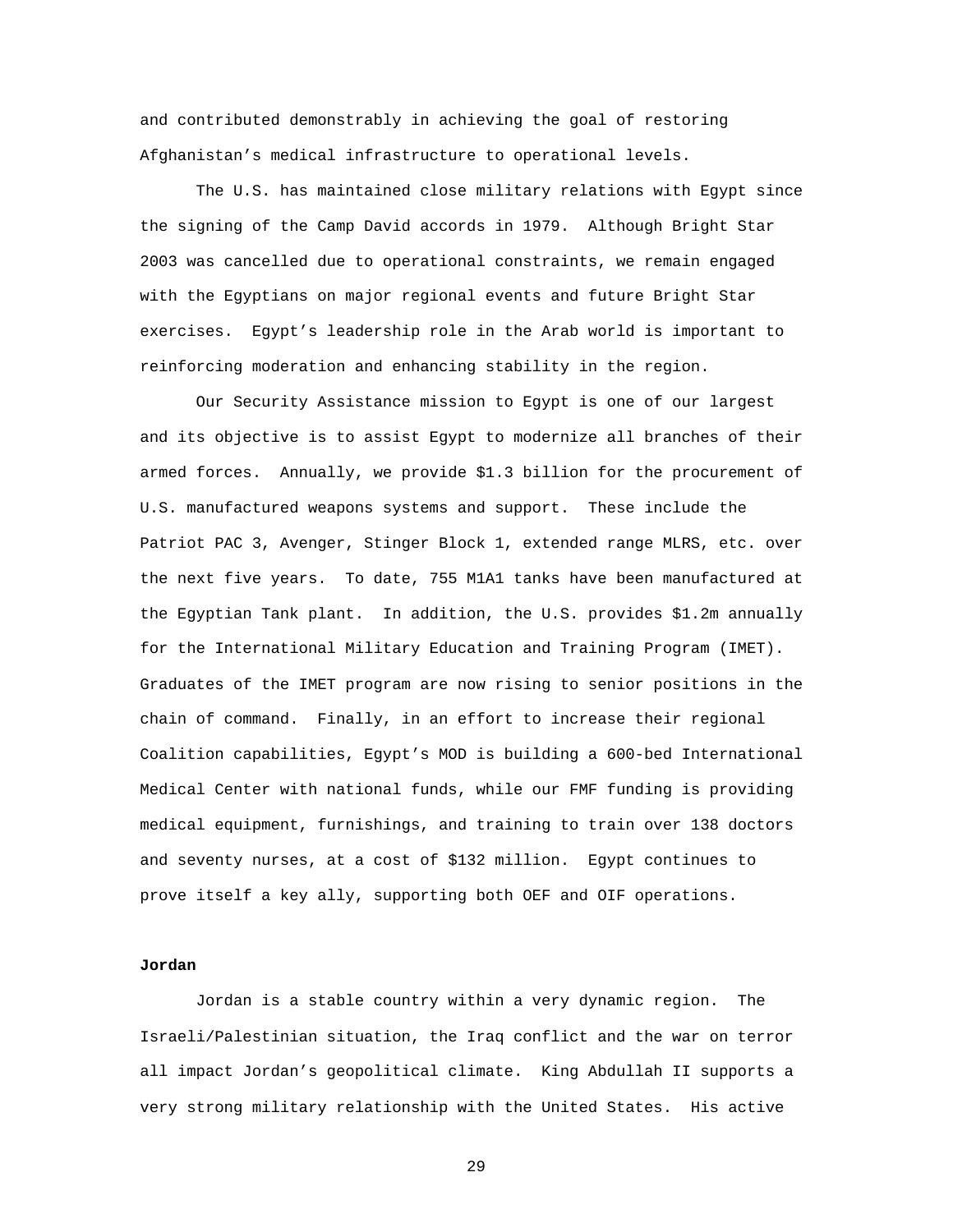support for the Coalition's efforts during OEF and OIF is essential to our success. Jordan deployed a key demining capability to Afghanistan that allowed the coalition to quickly set up air operations at Bagram airfield. They deployed and still maintain a field hospital in Mazar e Sharif that has provided medical care to over 234,000 Afghans since the end of hostilities. Their current effort of training Iraqi Police is a major component of the coalition plan to improve security in Iraq.

Our economic and military aid programs are appreciated by the Government of Jordan and are key elements of their defense plans. We have no better regional partner on counterterrorism and will continue to work closely with this important ally through combined training exercises, military exchanges, coalition deployments and a robust Military Assistance Program.

# **Central Asian States**

Our continuing engagement with these states addresses significant sources of instability in the region. Our partnership with these nations focuses on developing counterterrorism and counter narcotics capabilities, improving border security, and enhancing the professionalization of their military forces. Kyrgyzstan, Kazakhstan, Tajikistan, and Uzbekistan, for example, have undertaken programs of military reform designed to increase the professionalism of their armed forces. We will continue to foster security sector reform, encourage regional cooperation, and seek their constructive involvement in our effort to stabilize Afghanistan.

It is clear that our relationship is mutually beneficial. Uzbekistan, Tajikistan, Kyrgyzstan, Kazakhstan, and Turkmenistan provide key access and overflight rights necessary to support operations in Afghanistan. The government of Uzbekistan has provided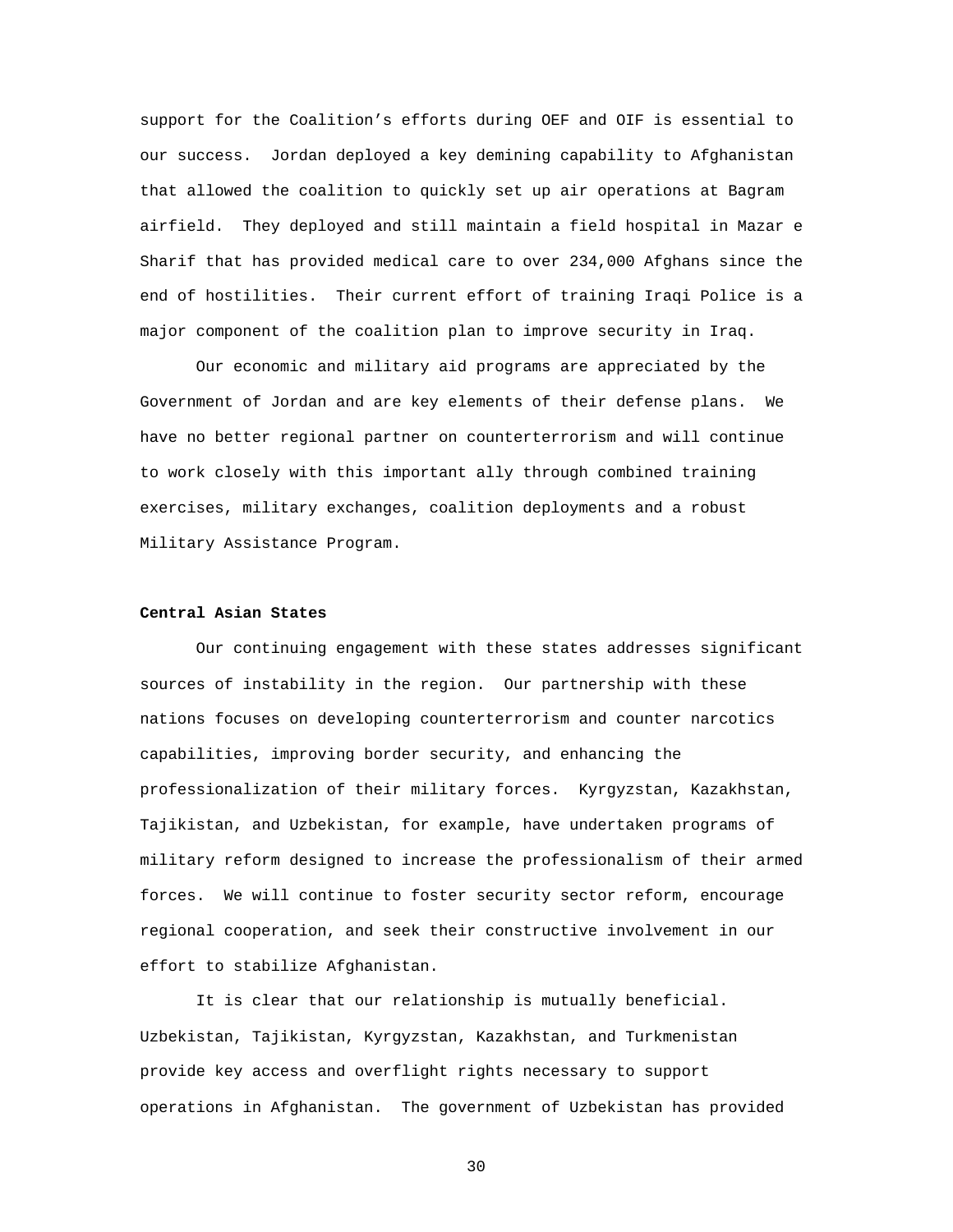access to Karshi-Khanabad Airfield at no cost to U.S. forces. Kyrgyzstan also provides U.S. basing at Manas. Tajikistan formally offered a battalion of troops and other elements to participate in peacekeeping efforts in Afghanistan in January of this year. Kazakhstan has provided engineering troops for Operation Iraqi Freedom.

Our engagement in this region supports the efforts of these nations as they move forward from their Soviet pasts. Military-tomilitary contacts and educational opportunities provided under IMET can enhance the reform programs that are in place. Through bilateral and multilateral exercises, we will develop greater interoperability and provide a positive example of a professional force subordinated to legitimate civilian authority.

The Central Asian States continue to struggle with reform and enterprise, while their people clearly desire to participate in the growing prosperity enjoyed by other former Soviet countries. The risks associated with failure of these states include regional instability, drug trafficking, smuggling and safe haven for terrorists. Our security cooperation efforts aim to improve border control and enhance counterterrorism capabilities. Al Qaida, the Islamic Movement of Uzbekistan, and other extremist groups are active in Central Asia. Continued regional cooperation is essential to confront extremist groups in the area.

# **Iran**

Our recent action to provide disaster relief to the victims of the earthquake in Bam, Iran provided the Iranian people a more accurate picture of the American character and demonstrates our commitment to reducing human suffering. The political situation in Iran remains complex. Tension is deepening between moderates who desire a greater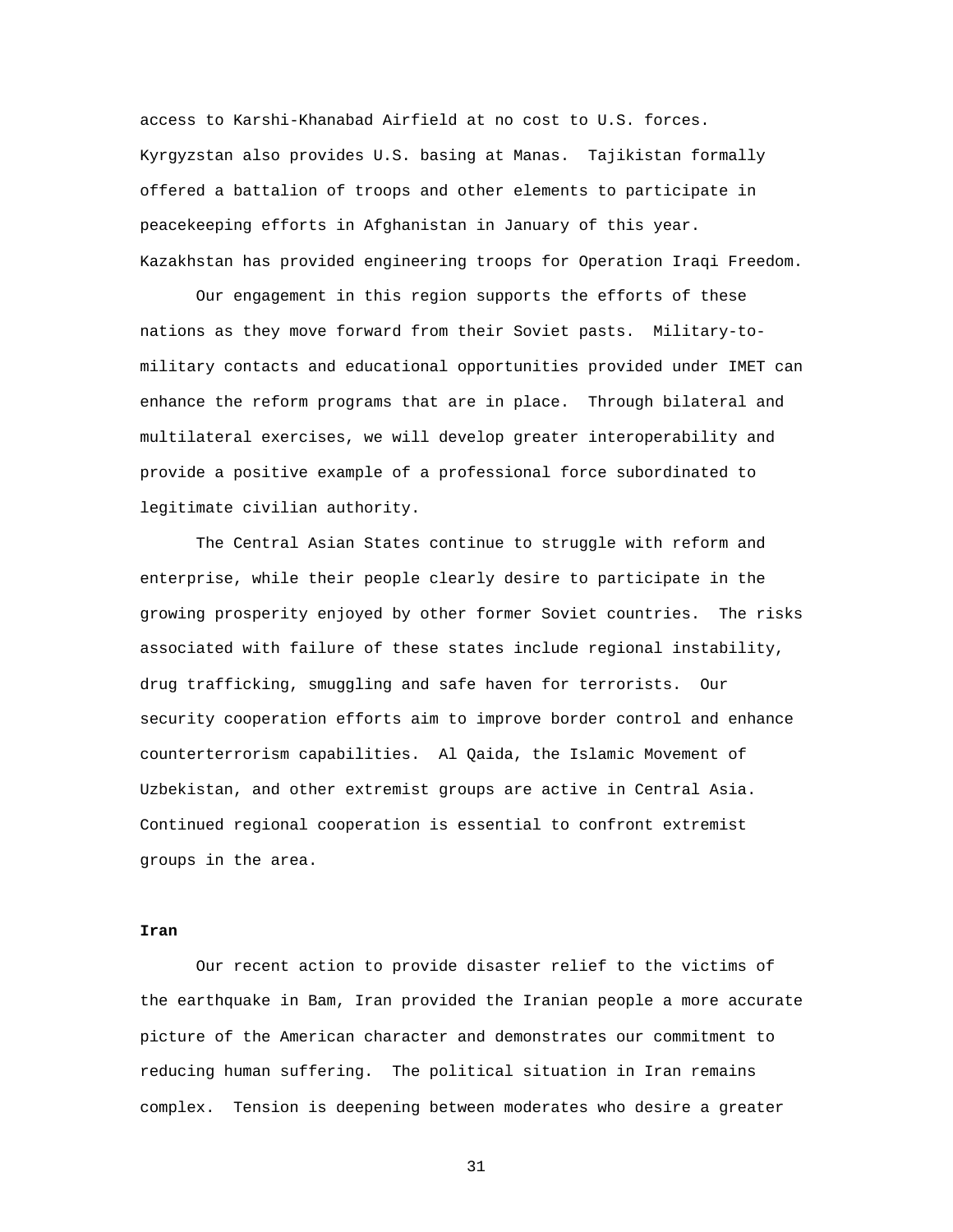voice in politics and the hard-line religious Mullahs who control the security forces and the mechanisms of political power.

Iran has multiple centers of power and its closed society makes assessing their national intentions difficult. We will watch Iran carefully to try to prevent any destabilizing activities that could complicate our efforts and contribute to internal Iraqi frictions. We will continue to deter Iranian support of terrorism. Iran is also central to our counter proliferation planning and nonproliferation efforts. The International Atomic Energy Agency has confirmed Iran's clandestine nuclear activities and continues its oversight to demand compliance with their nuclear non-proliferation obligations.

While generally thought to be built for defense, Iran continues to build a credible military capable of power projection within the region. It has the largest military capability in the region and has a record of aggressive military action in and around the Arabian Gulf.

Iran's military force is the primary threat to the free flow of oil from the Gulf region. Their forces include a Navy of small attack boats carrying torpedoes and missiles that are well suited for the restricted confines of the Strait of Hormuz. A new generation of indigenously produced anti-ship cruise missiles and tactical ballistic missiles threaten both oil infrastructure and shipping. It is important for us to maintain reconnaissance capabilities to monitor these forces. To counter this threat our Global Naval Force Presence Policy ensures a robust carrier strike group and expeditionary strike group presence that demonstrates our commitment to unrestricted international access to the Gulf's resources.

Iran's Revolutionary Guard Force and Intelligence Service (MOIS) are very active throughout the Arabian Gulf and the broader Middle East. While Iranian interests have not favored active sponsorship of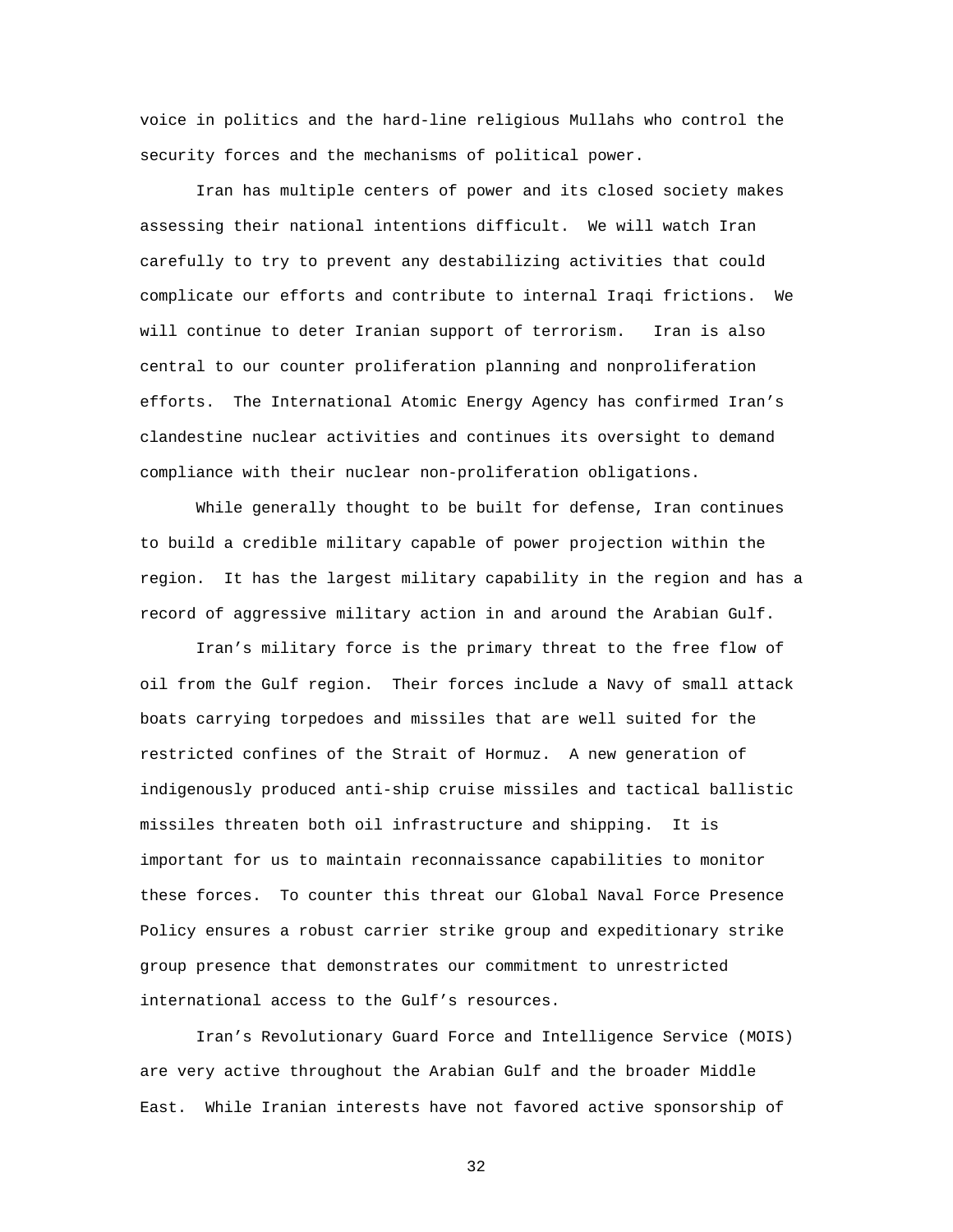anti-U.S. activity in Afghanistan and Iraq, it is clear that Iranian sponsored groups, backed by their intelligence services could create difficulties in both countries.

#### **Joint Warfighting**

During Operation Iraqi Freedom our forces advanced the art of Joint Warfighting and built upon the experience we gained in Operation Enduring Freedom approximately one year earlier. Coalition forces struck the enemy at multiple points simultaneously while the main attack covered over 300 miles in 22 days. The result was the removal of Saddam Hussein's regime and the defeat of an opposing force of 28 divisions. Coalition land- and carrier-based air forces achieved total air superiority from the outset, disrupting Iraqi command and control networks, shattering air defenses, and preventing the assembly of large ground formations. Coalition army and naval forces opened waterways into Iraq, allowing for the delivery of humanitarian goods while major combat operations were ongoing. Additionally, Special Operations Forces operated throughout Iraq and seized control of Western Iraq almost in its entirety.

Air, conventional ground forces, and Special Operating Forces continue to demonstrate an unprecedented degree of agility, fight aggressively under uncertain counter-insurgency conditions and retain the initiative in all areas of the battlespace. Recent technological advances do not remove the fog, friction, or uncertainty of war. Combined and Joint teams operating at low levels dominate the enemy in every engagement and with proper intelligence, unravel terrorist cell structures. Operations in the movement phase of OIF represented a shift from Joint "deconfliction" to near full Combined and Joint integration. That integration continues in Iraq under the current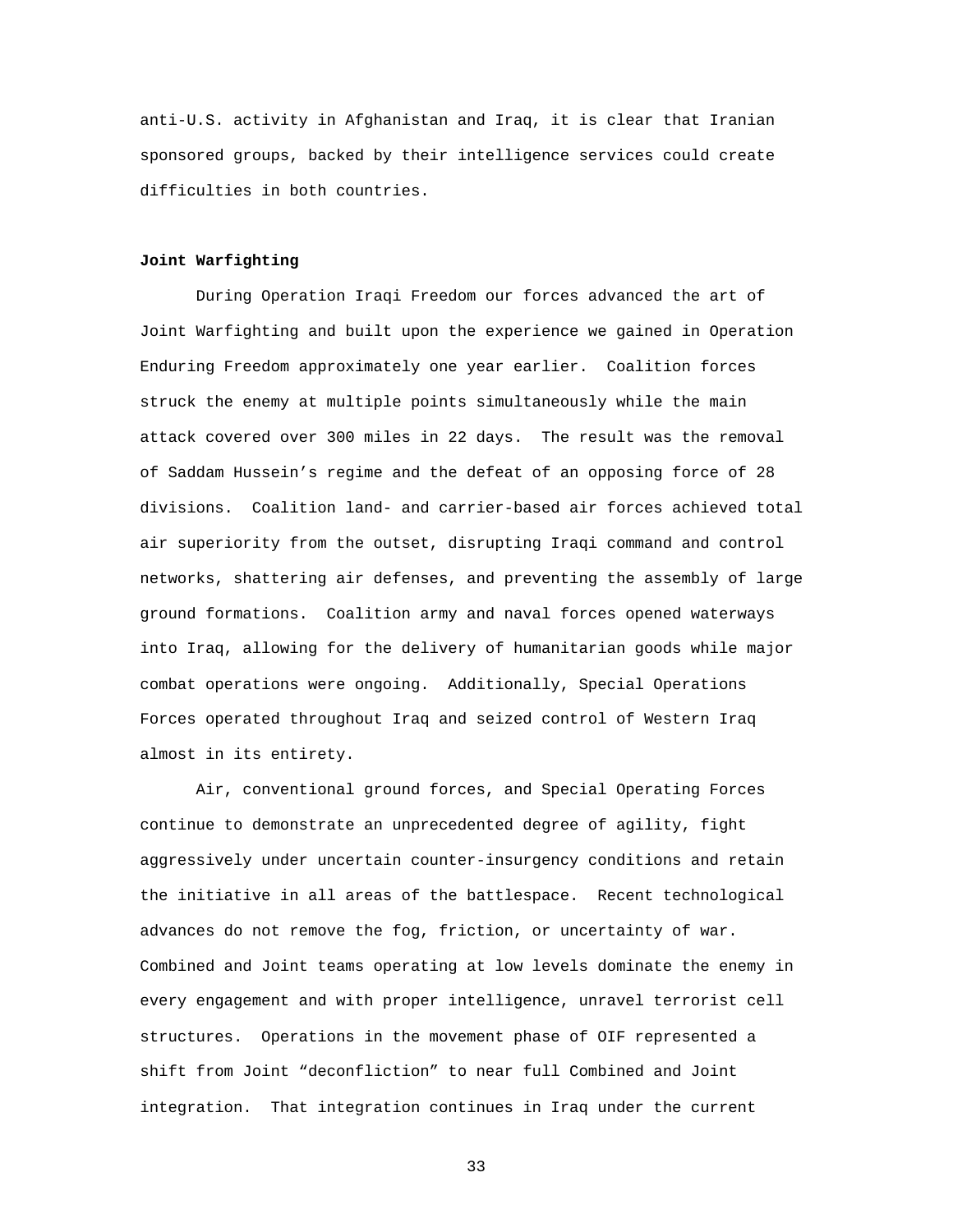conditions of combat. During Operation Sweeney in October 2003 through January 2004, for example, a British division commanded a large antismuggling effort that brought together British air and ground forces, U.S. naval forces, and a Marine Expeditionary unit (MEU). Significant operational coordination achieved by special operations, air and conventional ground forces in finding, fixing, and finishing insurgent cells and key leaders has resulted in considerable success. This Joint integration at low intensity conflict operations is unprecedented.

# **PROPOSED BASING STRATEGIC**

CENTCOM's strategic basing plan is being developed in conjunction with other combatant commands, the Office of the Secretary of Defense, and the Joint Staff to ensure that it complements the basing strategies of adjoining combatant commands and supports the overall Global Basing Strategy. CENTCOM's basing strategy will complement the overall Global Basing Strategy by positioning key capabilities throughout the CENTCOM Area of Responsibility (AOR) to enable a rapid and flexible response for the execution of major combat operations in support of the Global War on Terror.

 Host nation support is key to CENTCOM's basing strategy. As such, site selection is made considering the improvement of host nation capabilities while avoiding the incitement of anti-American sentiment

 CENTCOM's strategic plan for basing calls for Forward Operating Sites (FOS), Cooperative Security Locations (CSL) and the contingency use of ports and airfields throughout the AOR. These infrastructure sites have been identified to assure U.S. access to enable the projection and sustainment of forces within the AOR.

### **THEATER MANNING**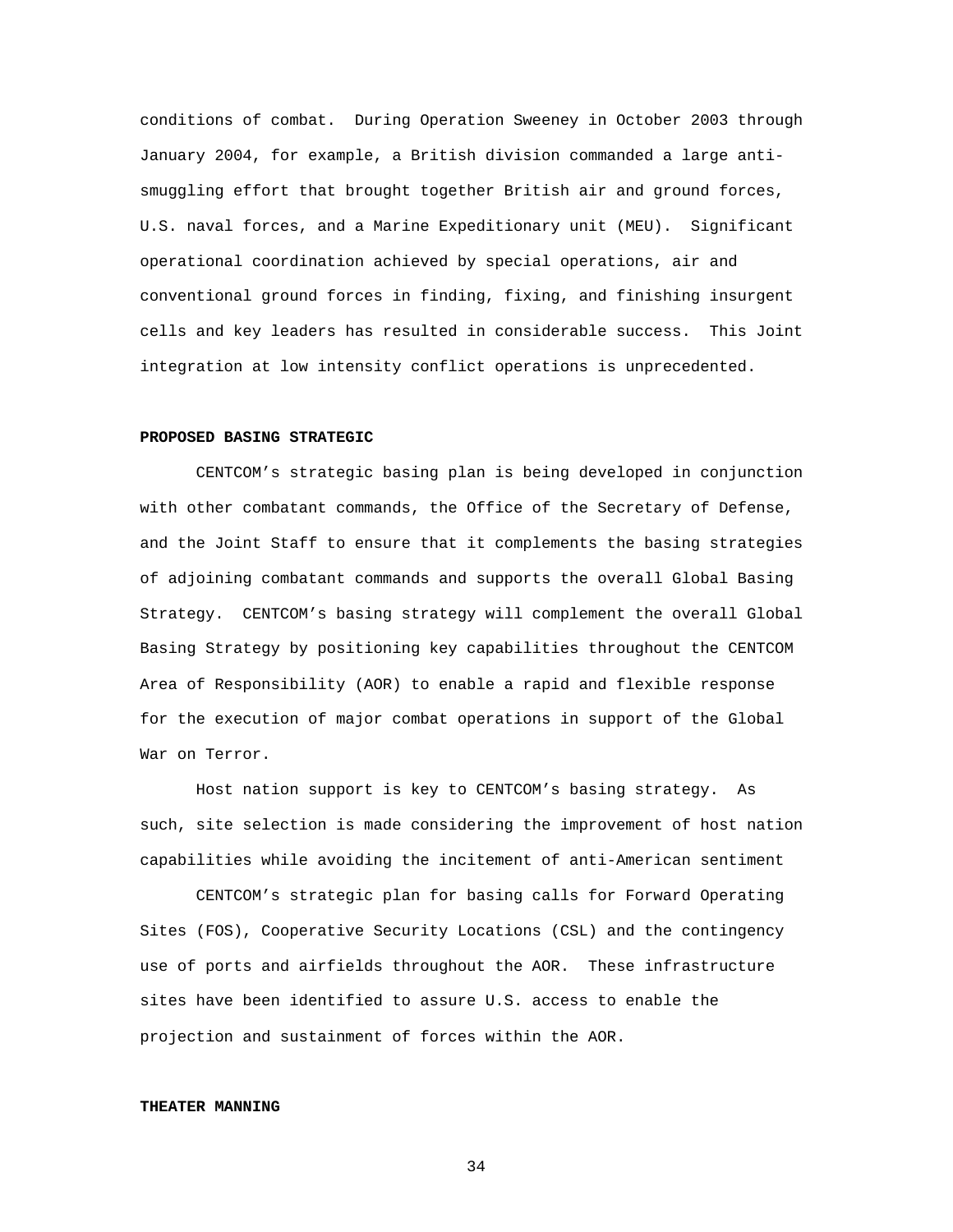While our strategy in Iraq and Afghanistan involves turning security responsibilities over to indigenous forces, this strategy takes time to implement and our forces will have to remain engaged in both countries for a considerable amount of time. Trained forces in depth will prove critical to sustaining those efforts, conducting operations in support of the Global War on Terror, continuing theater security cooperation activities, and maintaining sufficient reserves to deter other potential adversaries. Because our efforts in Afghanistan and Iraq involve counter-insurgency operations in complex urban terrain as well as the need to employ dispersed forces across wide areas, there are great needs for infantry, reconnaissance troops, military police, rotary wing aviation, human intelligence, translators, interrogators, and civil affairs teams.

Counter-insurgency operations and high value target (HVT) hunting creates a near insatiable demand for human intelligence (HUMINT) resources. We need to expand our HUMINT forces (case officers, linguists, analysts, and interrogators), provide them with proper training, and build rewarding professional career paths to foster retention. Interrogators have proven to be a critical path for operations in both Afghanistan and Iraq and throughout the CENTCOM AOR. These skills are required from the tactical level to the strategic level. As our work to secure national stability in Afghanistan and Iraq matures, counterintelligence skills are another high demand low density asset to train for the future.

We must invest in greater culturally literate HUMINT capabilities across the services and build networks that only provide discrete target information, but also help us anticipate enemy actions. We need more linguists who are fluent in Arabic, Farsi, Pahstu, Dahri, Urdu, Somali, and Swahili. Civil affairs personnel, interagency planning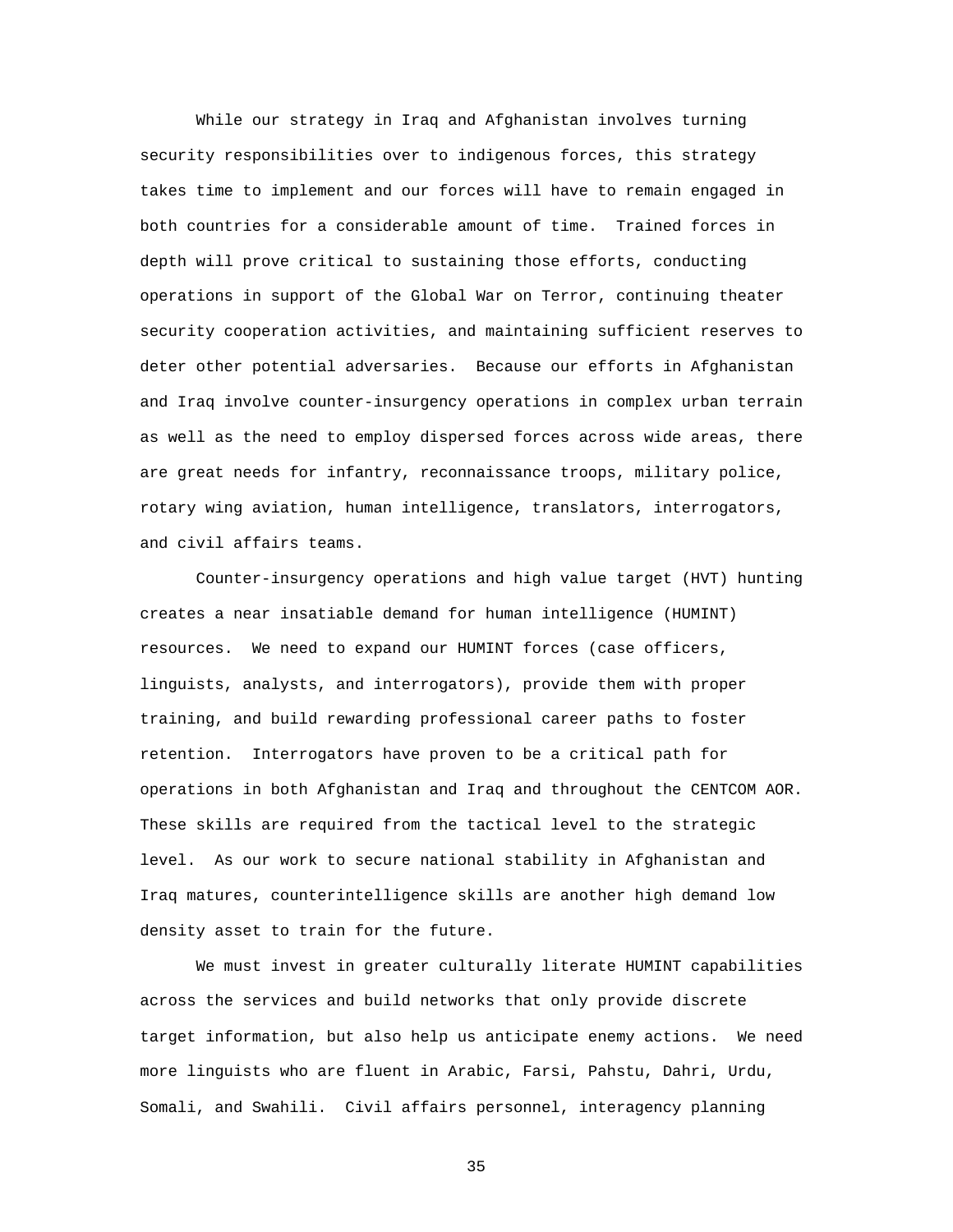experts, and psychological operations specialists are also in short supply. We must continue to invest in the recruitment and training of such skilled people.

 Operations in Afghanistan and Iraq have generated high demand for other specialties. These include law enforcement specialists knowledgeable in international law and able to teach professional, high level policing skills such as criminal investigation techniques. Hundreds of thousands of tons of unexploded ordnance left over from decades of strife have spiked our demand for explosive ordnance disposal specialists who are also trained in techniques to counter Improvised Explosive Devices (IEDs). Because we are planning multiple complex operations simultaneously, we need more strategic field grade plans officers capable of conceptualizing theater strategy and are conversant in Coalition and interagency operations. Information technology managers and systems programmers, and web system and database designers are needed to manage the large database and command and control structures we are employing to prosecute the GWOT and conduct counterinsurgency operations in Afghanistan and Iraq.

In addition to our conventional force requirements, we see a continued high demand for Special Operations Forces (SOF) throughout the CENTCOM AOR. SOF reconnaissance, deep insertion and surveillance assets, and aviation crews remain in great demand. SOF's capability to train, mentor, and operate with host nation forces is especially important in Afghanistan, Iraq, and throughout the AOR.

We are grateful for the initiatives to fund incentives and quality of life programs to compensate and provide respite for those deployed for extended periods. The highly successful Rest and Recuperation Leave and Fighter Management Pass programs are boosting morale and increasing effectiveness. The expansion of Tactical Field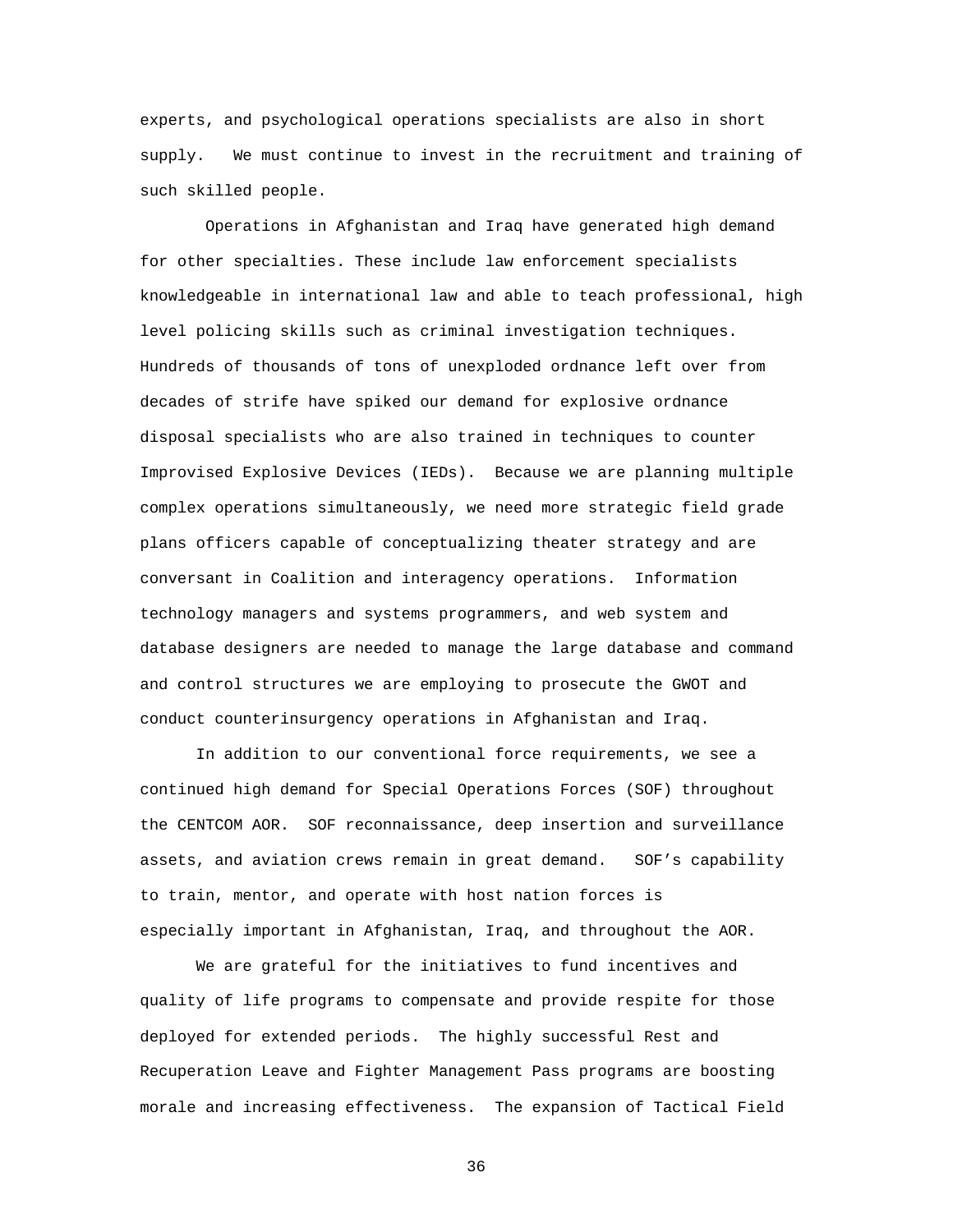Exchanges in Iraq and Afghanistan are important tools to sustain morale. Exchanges provide necessary important comfort items and are the sole source of phone services for our troops. Other programs that are important to sustain the high morale of our forces under demanding conditions include Armed Forces Entertainment, compensation and entitlement initiatives, and the Child Care and Family Child Care Subsidy Programs. We applaud the Department of Defense expansion of the Military One Source initiative and feel it is an effective complement to existing Service Family Support Center programs. The servicemen and women serving in the CENTCOM AOR appreciate the continued Congressional concern for supporting programs that encourage reenlistment and officer retention. As always, our people remain the principal source of our strength.

#### **CRITICAL MISSION ENABLERS**

The missions in Afghanistan and Iraq have identified three key enablers that we rely upon; strategic lift, intelligence, and force protection. Our lack of in-theater infrastructure and assigned forces makes us dependent on strategic lift. Ongoing operations are creating unprecedented demands for fused intelligence across the entire force and we are improving every day. The insurgency tactics we are encountering put a heavy emphasis on organic force protection.

Strategic air and sealift continues to enable our success. Once stability operations in Afghanistan and Iraq are completed, CENTCOM will be an active theater with a relatively small expeditionary footprint in the region. This means that CENTCOM will remain heavily dependent on pre-positioned equipment and agile forces to respond to contingencies. Adequate sealift and sea-basing capabilities in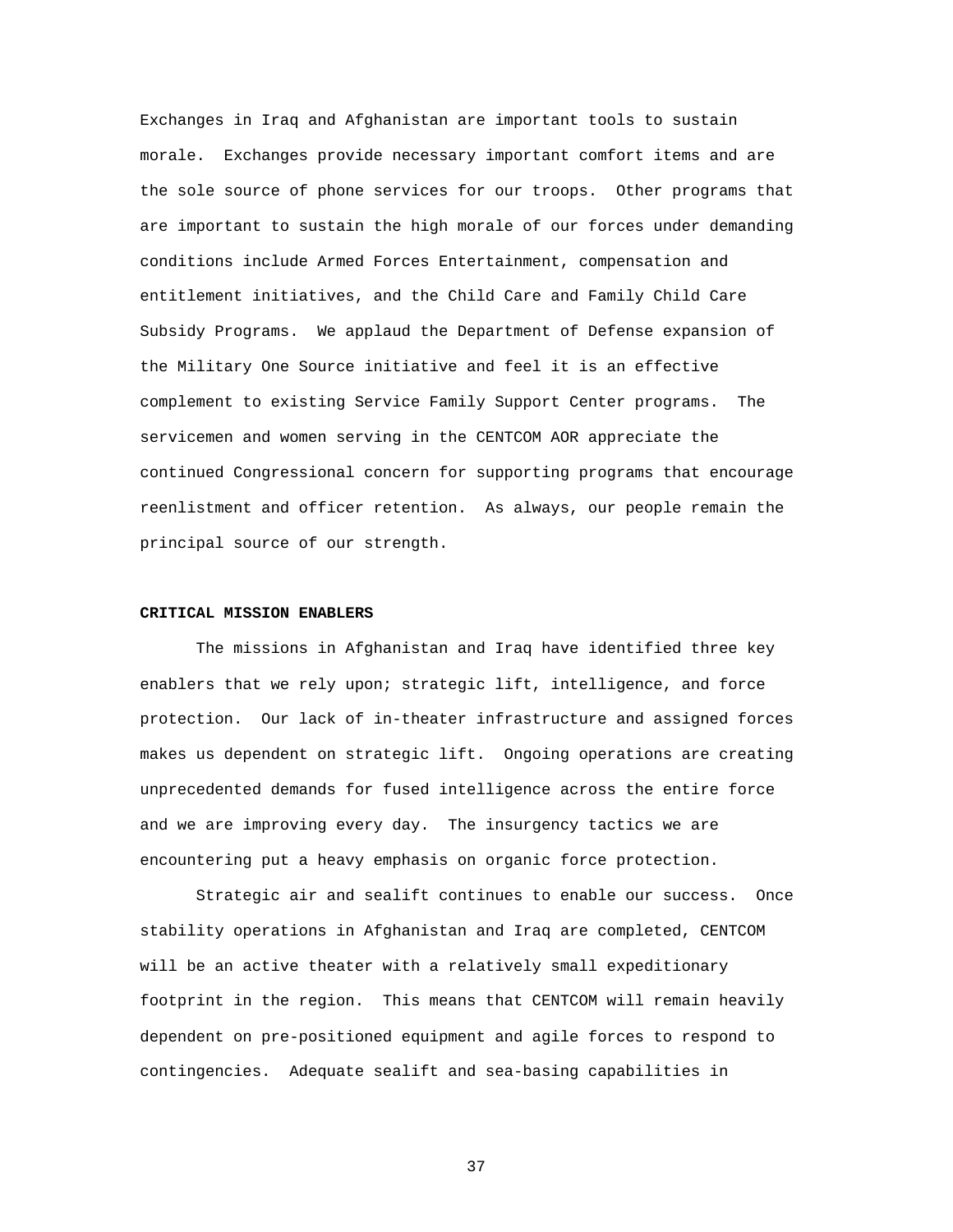conjunction with our strategic air assets are absolutely vital to military success in our area of operations.

Much has been done to develop common databases and an overarching intelligence architecture that permits common access and dissemination to all echelons. These efforts ensure effective collaboration across the intelligence community. However, just as important to this effort is a continuous, unimpeded flow of intelligence. Unmanned Aerial Vehicles (UAVs) have proven their value, and we must continue to expand their capabilities and integrate them into our intelligence networks. The requirement for more full motion video (FMV) and infrared (IR) Video is an enabler at all levels of command. Once exposed to the revolutionary capabilities they provide, no commander wants to fight without them. The ability to see the enemy day or night and respond to his defenses and activities before making contact is changing tactical doctrine, especially in urban scenarios.

CENTCOM has built a redundant ISR network integrating strategic, theater and tactical systems, but persistent surveillance is essential to maintaining situational awareness during Joint operations. Increasing the number of UAV systems, signals intelligence systems, and expediting the airborne common sensor program will improve our persistent surveillance capability. This capability can be further enhanced by expanding our capacity to fly more Predator UAVs simultaneously in our theater and by adding qualified linguists aboard signals intelligence aircraft. Improved sensors both on the ground and airborne will help distinguish between enemy and indigenous populations.

We should recognize from our experiences in OEF and OIF, however, that we will not be able to achieve anything close to near-certainty in high intensity combat or counterinsurgency operations because enemy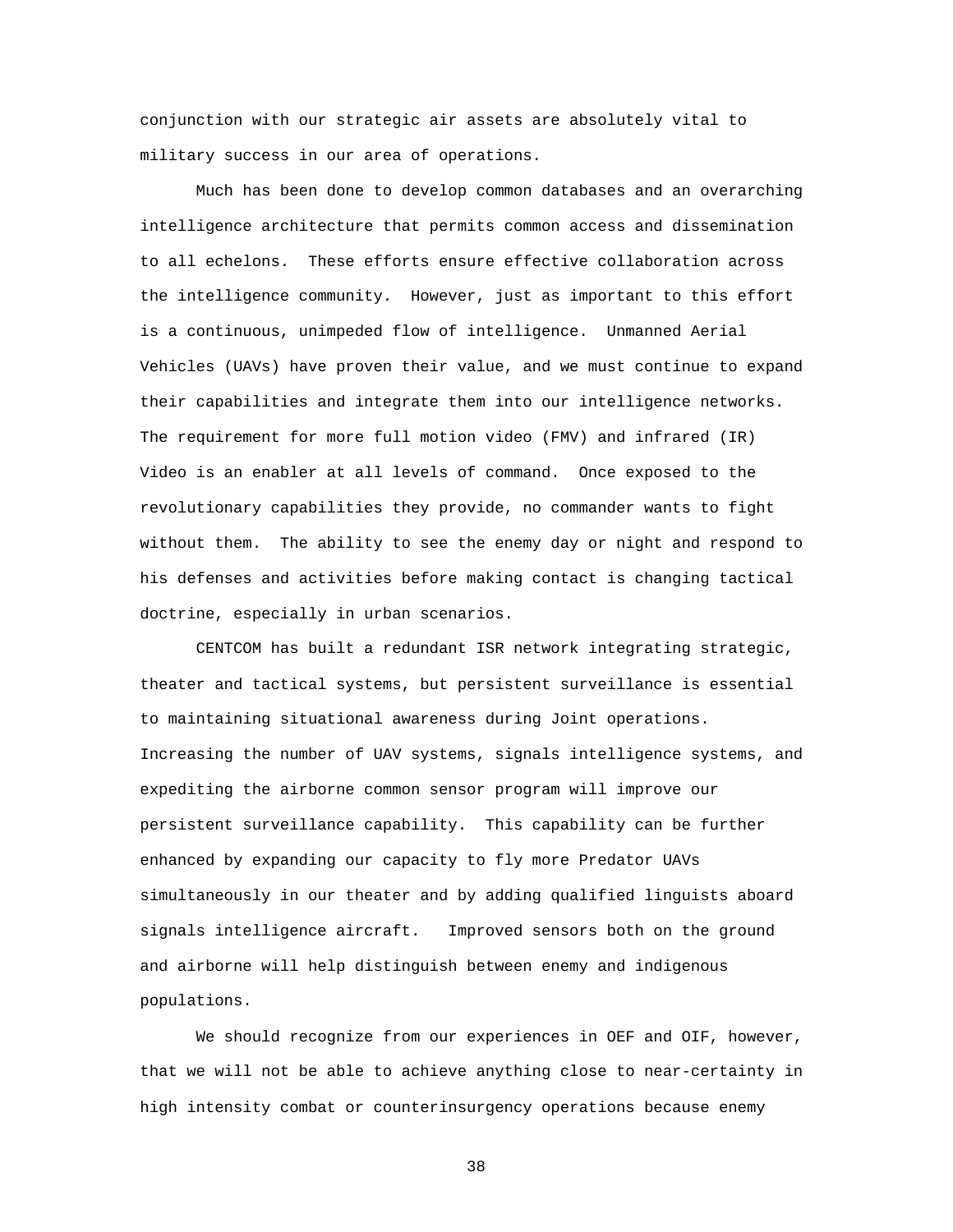countermeasures and knowledge of enemy intentions lie beyond the reach of even the most sophisticated technologies.

The requirement for Up-Armored High Mobility Multi-Purpose Wheeled Vehicle (HMMWV) and Interceptor Body Armor (IBA) to protect our troops in Iraq and Afghanistan remains high. Due mainly to the development of the IED as the enemy's weapon of choice, our requirement for armored HMMWVs has steadily increased from 235 in May 2003 to 4,388 in February 2004. We currently have 2,178 in theater now or 50% of the current requirement. The Joint Staff, Services, and other Combatant Commanders are currently redistributing worldwide stocks of Up-Armored HMMWVs. Funds that you provided in the Emergency Supplemental increased production from 78 per month in October 2003 to 148 per month in February 2004 and will further increase to 220 per month by May 2004. Accelerated production and redistribution should allow current requirements to be met by December 2004.

OIF forces initially deployed with a combination of old Flak vests and the new Interceptor Body Armor (IBA). The Defense Logistics Agency and Army managed production and distribution of the new IBA, which is composed of the Outer Tactical Vest (OTV) and Small Arms Protection Inserts (SAPI). 100% of U.S. forces in Iraq now have the full IBA. 100% of U.S. forces in Afghanistan have the new OTV and 86% have SAPI plates. The remainder of the soldiers in Afghanistan will be issued SAPI plates by the middle of March.

# **Military Construction (MILCON)**

 CENTCOM's basing strategy supports the Command's vision and mission by establishing bases and facilities that support operational and strategic needs throughout the region. Ongoing operations in support of the GWOT and Operations Iraqi and Enduring Freedom have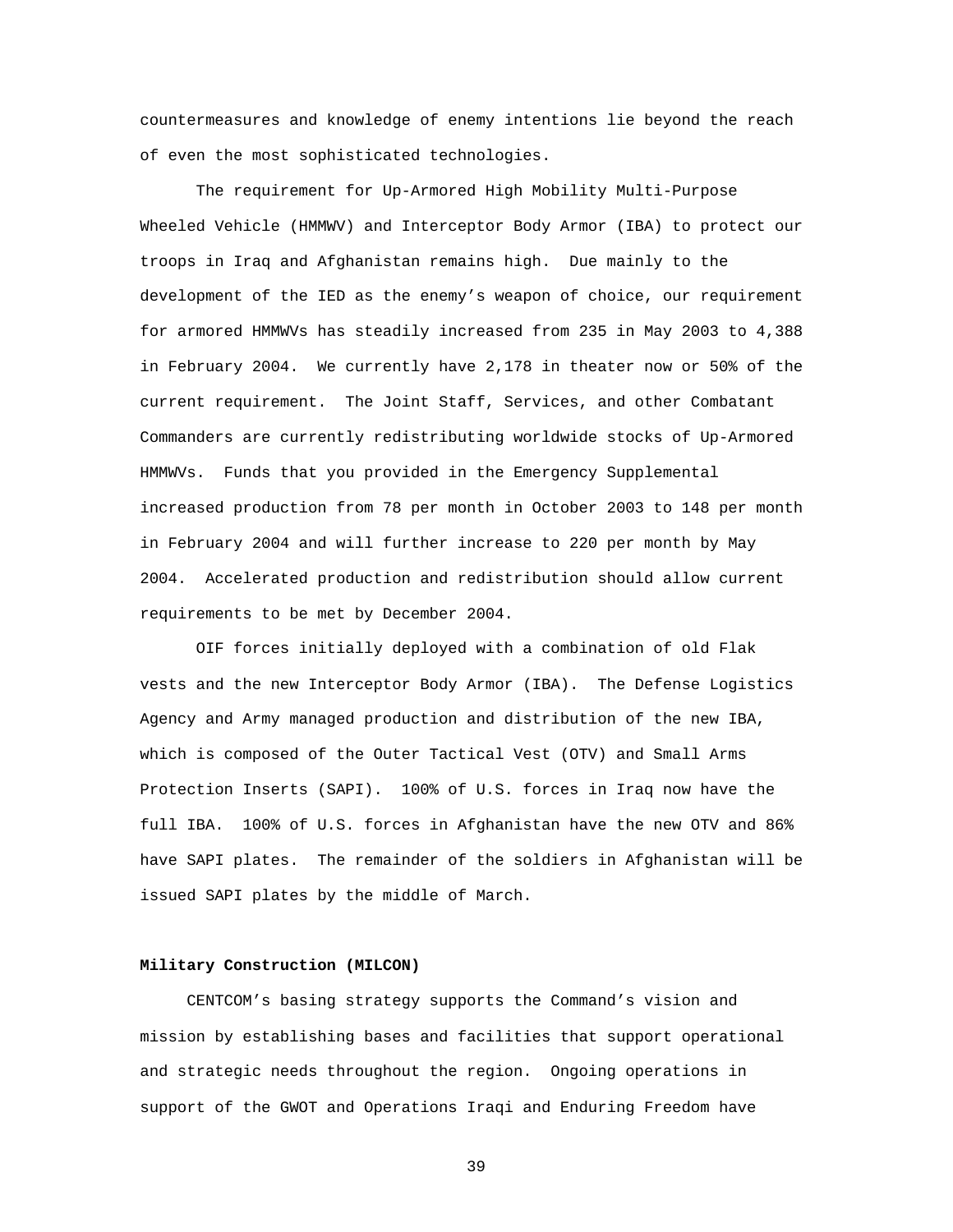increased our basing footprint for the near term; primarily operating bases in Iraq and Afghanistan. To meet these requirements, Components have already submitted contingency construction requirements totaling some \$531M through CENTCOM and their component channels, for Joint Staff, OSD and Congressional consideration.

Your continued funding support for MILCON provides needed infrastructure and facilities required to prosecute Operations Enduring Freedom, Iraqi Freedom, and the Global War on Terror. Between the FY04 Appropriation and the FY04 Supplemental, Congress authorized a total of \$340.5 million in MILCON for projects in the CENTCOM AOR. However, additional contingency requirements continually emerge. CENTCOM has prioritized another 44 projects at an estimated cost of \$531 million in urgent, unfunded contingency construction requirements. We submitted these requests to the Joint Staff in January 2004. We expect that other requirements will emerge due to changes in the situation, new missions, and the evolution of our basing strategy. Your support for these requests is important to our ability to sustain operations in the theater.

## **Funding Priorities**

Research and Development Funding - Over \$335M was appropriated to address key force protection shortfalls and over \$70M will fund research and development efforts to address some of the asymmetric problems our soldiers are facing, such as IEDs. DoD has established a counter-IED task force that will review, test, and field promising counter-IED technology to our forces. This effort is already bearing fruit.

Command and Control Infrastructure – Our ability to fight and win throughout our theater of operations relies heavily on a robust, reliable Command, Control, Communications and Computer (C4) network.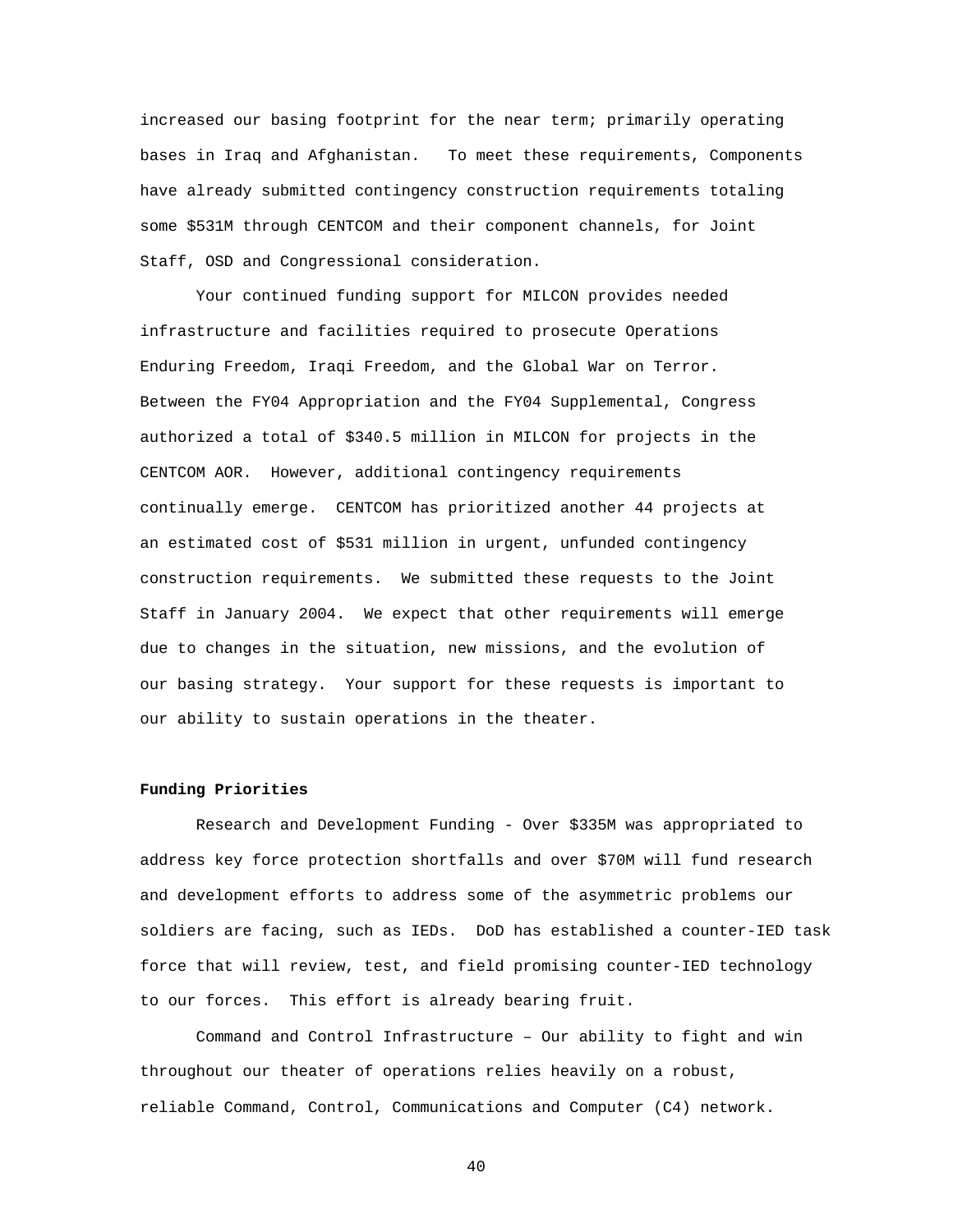Great progress is being made in enhancing our theater-wide C4 infrastructure, due in large measure to supplemental funds approved for commercialization of our tactical communications resources. The nature of the GWOT, particularly counter-insurgency operations in our theater, however, places significant demands for collection and dissemination of intelligence products and information throughout all components, Joint Task Forces (JTFs), tactical units, and Coalition partners. While we continue to pursue the resources necessary to meet these requirements, the ability to distribute intelligence to all the places remains our single biggest C4 challenge. Continued support of communications initiatives will ensure necessary capability to meet today and future requirements.

Theater Logistics Support – CENTCOM's logistical difficulties stem mainly from limited infrastructure. We place high demand on strategic airlift and sealift; we lack the ability to provide intransit visibility (ITV) on supplies; we need improvements in the tactical distribution of petroleum products and other goods via military trucks or pipeline. MILCON investments throughout our theater will improve through-put and force projection capabilities.

#### **Legislative Authority Changes**

Congress has been generous in providing CENTCOM with greater fiscal flexibility to support nations that provide us with access or assist our efforts. One such example is the Commander's Emergency Response Program with Appropriated Funds (CERP-APF). This program is seen by the commanders in the field as an essential enabler. CERP-APF allows the commanders to seek and satisfy the immediate needs of the local population and demonstrate to the public our commitment to helping them. We seek you continued support for this authority.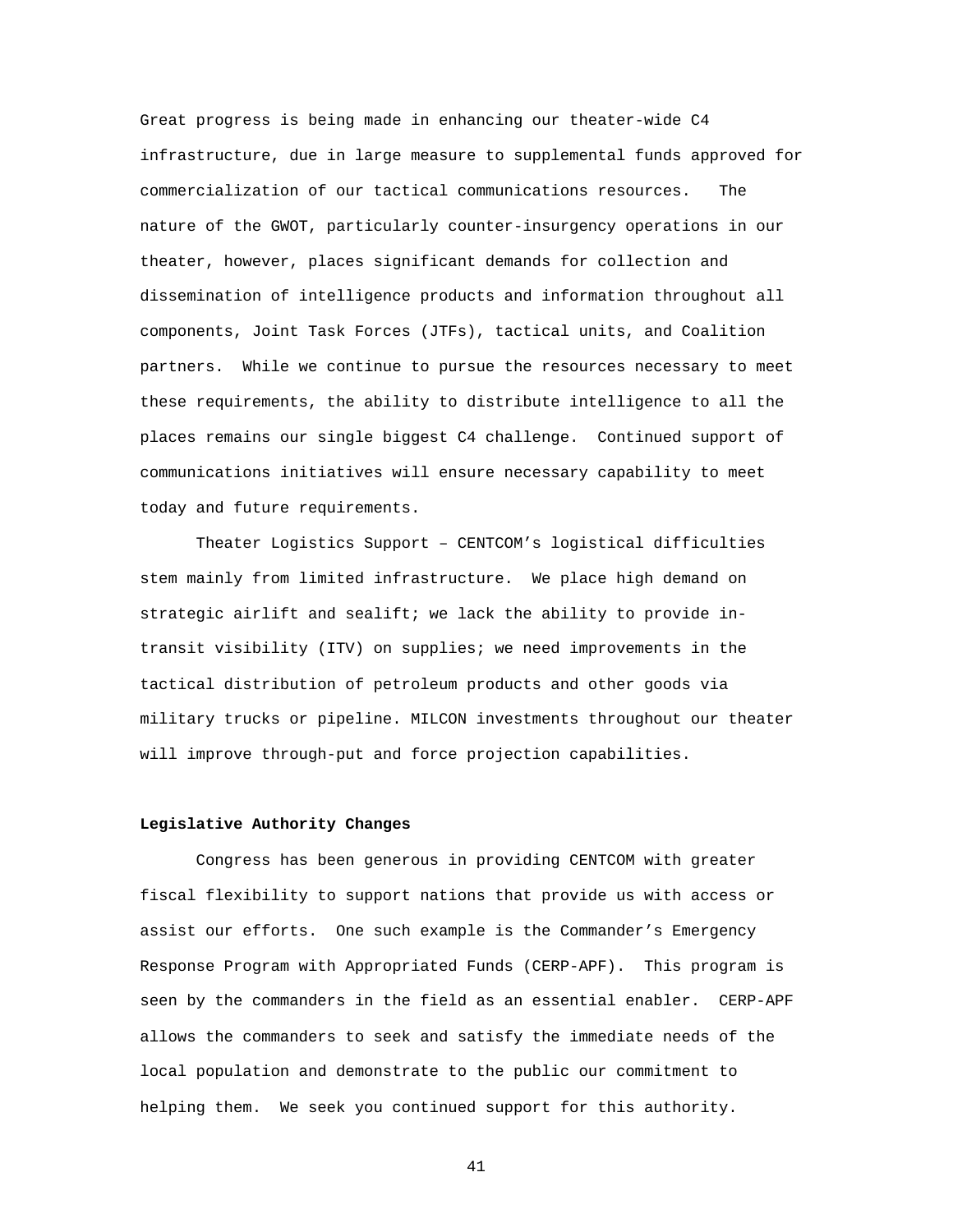#### **Concerns**

CENTCOM has been constrained in its support to nations that provide us with access or assist our efforts. Specific concerns include:

Inability to use OMA funds to

- Upgrade permanent facilities.
- Pay for intra and inter-theater airlift transportation for Coalition personnel and material, including medical evacuation.
- Support and sustain the Afghan security forces and the Provincial Reconstruction Teams.
- Pay travel expenses of foreign military officer involved in Coalition planning or operations while temporarily assigned to CENTCOM.

Difficulty in facilitating Coalition contributions to the GWOT, Combatant, Combined Forces, or Joint Task Force Commanders because of the inability to effect bailment or custodial transfer of United States military equipment to Coalition forces for cooperative operations.

### **CONCLUSION**

The United States Central Command is fully committed to the defeat of transnational terrorism and the creation of secure and stable environments in Iraq and Afghanistan. We will continually reassess the situation and improve our effectiveness against the enemy. Our command and control restructuring, including the establishment of CFC-Iraq and CFC-Afghanistan, will improve the integration of our operations with interagency efforts and those of our Coalition partners while